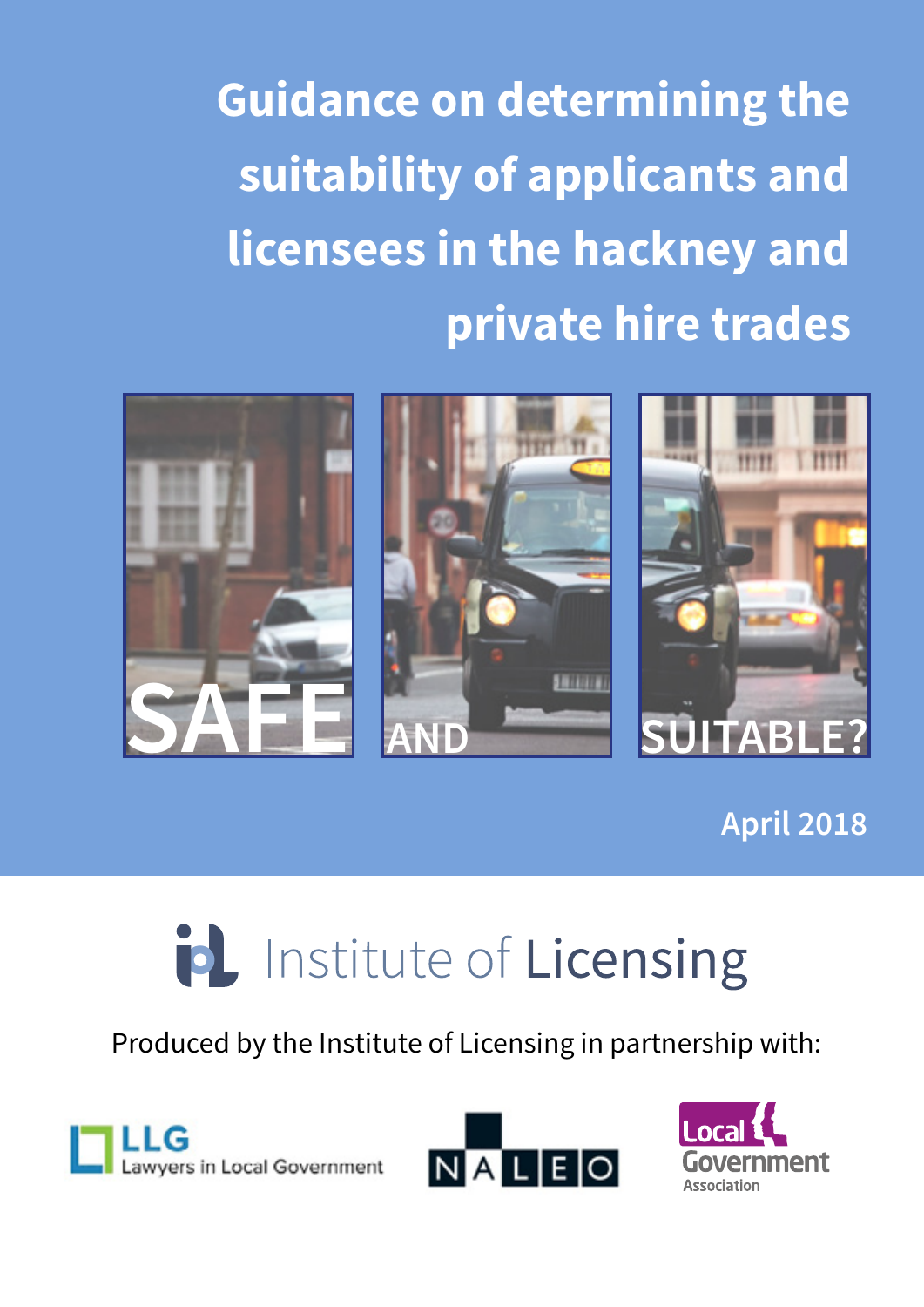# Guidance on determining the suitability of applicants and licensees in the hackney and private

# Contents

| Drink driving/driving under the influence of drugs/using a hand-held telephone or hand held device |
|----------------------------------------------------------------------------------------------------|
|                                                                                                    |
|                                                                                                    |
|                                                                                                    |
|                                                                                                    |
|                                                                                                    |
|                                                                                                    |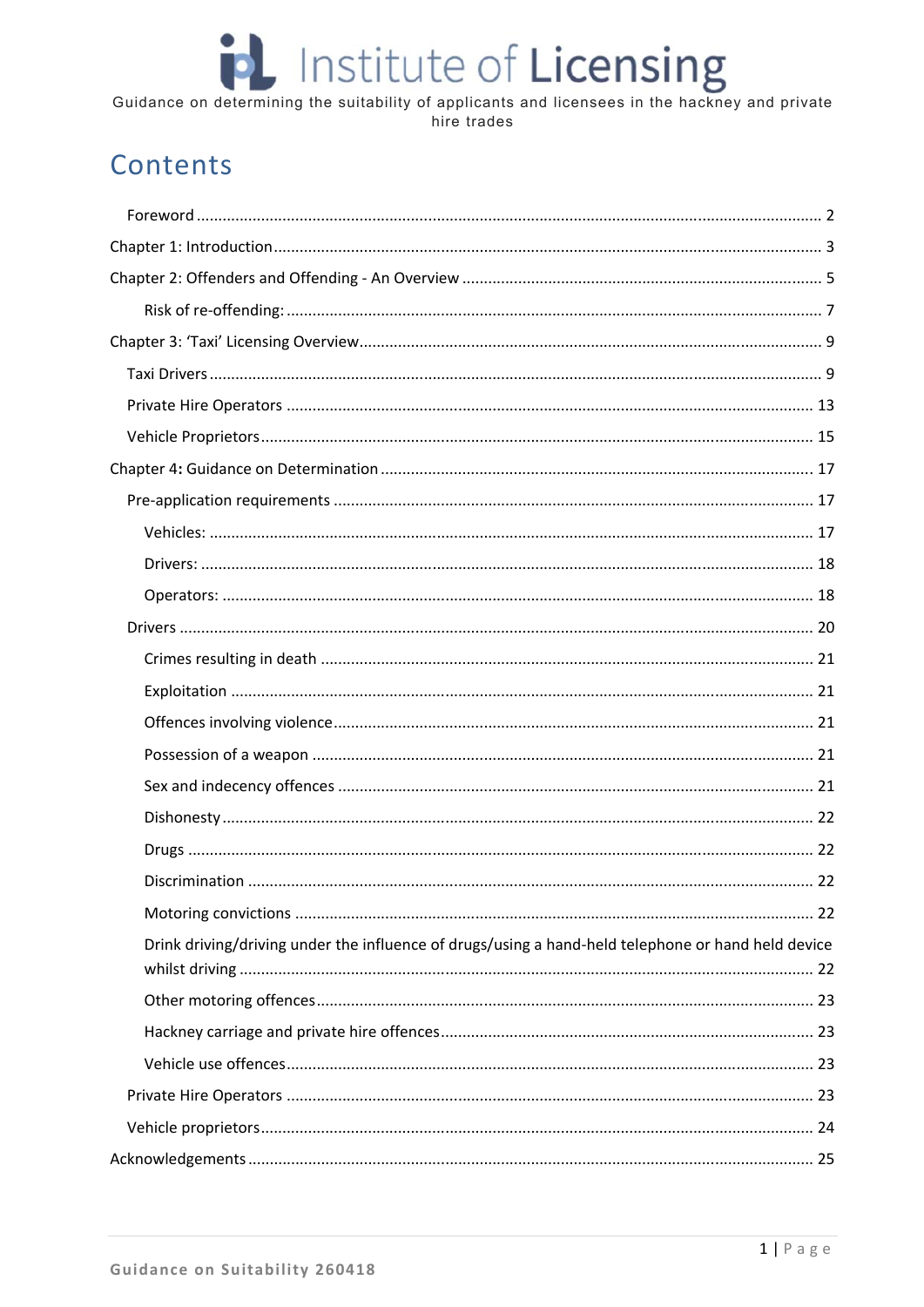# Institute of **Licensing**

Guidance on determining the suitability of applicants and licensees in the hackney and private hire trades

## **Foreword**

The function of licensing is the protection of the public. A member of the public stepping into a motor vehicle driven by a stranger must be able to trust the driver. Are they honest? Are they competent? Are they safe? Are they trustworthy? When we transact with others, we usually have time and opportunity to make such assessments. When we transact with taxi drivers, we don't. Therefore, we must, and do, rely on the licence as the warranty of the driver's safety and suitability for the task at hand.

It follows that a licensing authority has an onerous responsibility. In making decisions regarding grant and renewal of licences it is, in effect, holding out the licensee as someone who can be trusted to convey the passenger from A to B in safety. That passenger may be you, or your elderly mother, or your teenage daughter, or a person who has had too much to drink, or who is vulnerable for a whole host of other reasons.

Everybody working in this field should acquaint themselves with the facts of the Rotherham case, which stands as a stark testament to what can happen when licensing performs its safeguarding role inadequately. But the extremity of that appalling story should not distract us from the job of protecting the public from more mundane incompetence, carelessness or dishonesty. The standards of safety and suitability do not have to be set as a base minimum. To the contrary, they may be set high, to give the public the assurance it requires when using a taxi service. It is good to know that one's driver is not a felon. It is better to know that he or she is a dedicated professional.

Crucially, this is not a field in which the licensing authority has to strike a fair balance between the driver's right to work and the public's right to protection. The public are entitled to be protected, full stop. That means that the licensing authority is entitled and bound to treat the safety of the public as the paramount consideration. It is, after all, the point of the exercise.

Therefore, this guidance is to be welcomed. It rightly emphasises that any circumstance relating to the licensee is potentially relevant, provided of course that it is relevant to their safety and suitability to hold a licence. It provides useful and authoritative guidelines to licensing authorities as to how they ought to approach their important task of making determinations about the safety and suitability of drivers and operators.

While, of course, licensing is a local function, it seems absurd that precisely the same conduct might result in a short period without a licence in one district, and a much longer period in a neighbouring district. If a driver is suitable in district A, they are surely suitable in district B, and vice versa. If, as is hoped, this guidance becomes widely adopted, this will result in a degree of national uniformity, which serves the public interest in consistency, certainty and confidence in the system of licensing. Adherence to the guidance may also provide protection to licensing authorities on appeal.

The guidance is therefore commended to licensing authorities. It is hoped that, in due course, it will sit at the elbow of every councillor and officer working in taxi licensing.

Philip Kolvin QC Cornerstone Barristers

April 2018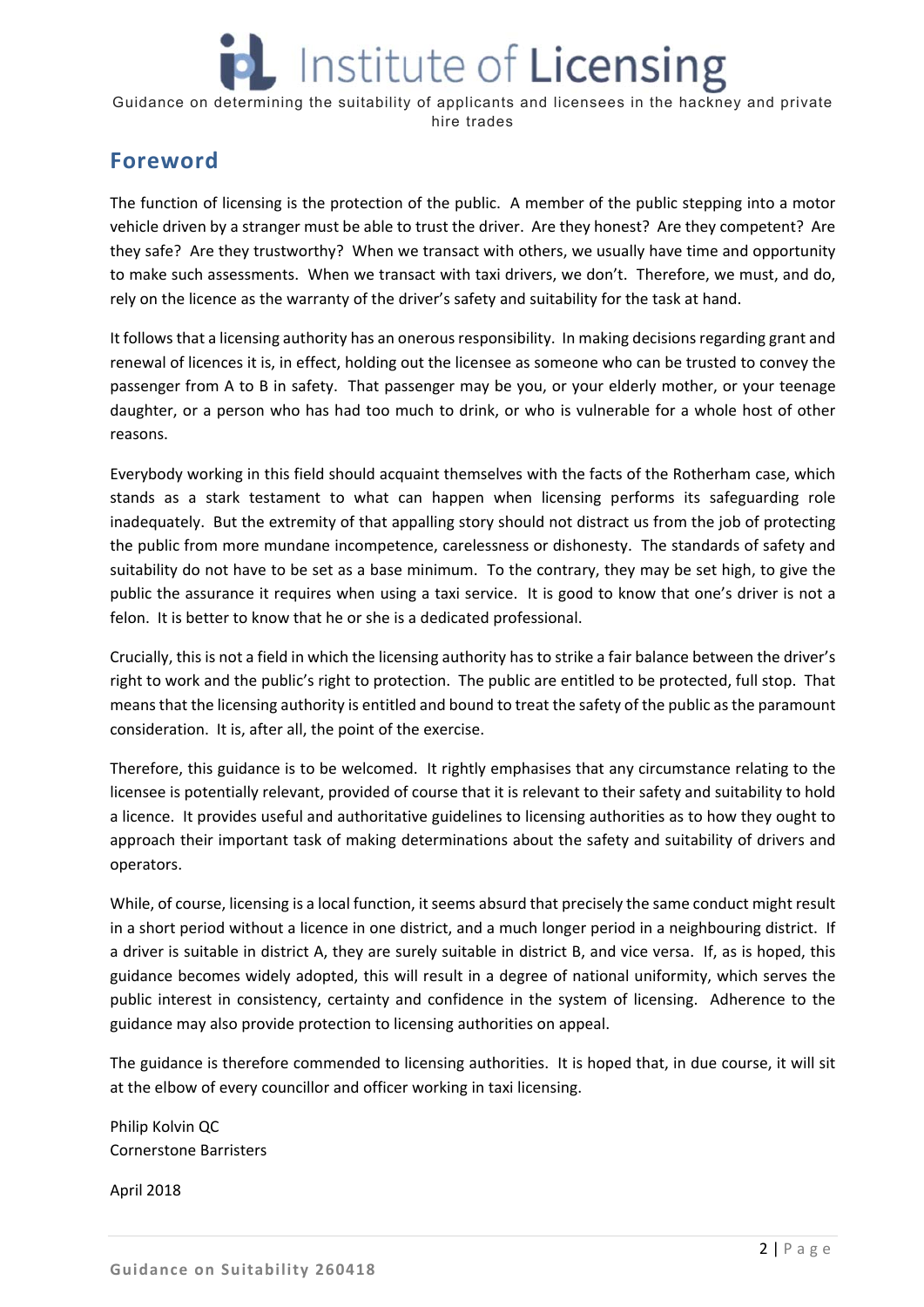# Chapter 1: Introduction

- 1.1 This guidance has been produced by the Institute of Licensing working in partnership with the Local Government Association (LGA), Lawyers in Local Government (LLG) and the National Association of Licensing and Enforcement Officers (NALEO), following widespread consultation. We are grateful to all three organisations for their contributions. This guidance is formally endorsed by all of those organisations.
- 1.2 The overriding aim of any Licensing Authority when carrying out its functions relating to the licensing of Hackney or Private Hire Drivers, Vehicle Proprietors and Operators, must be the protection of the public and others who use (or can be affected by) Hackney Carriage and Private Hire services.
- 1.3 The relevant legislation provides that any person must satisfy the authority that they are a fit and proper person to hold a licence and that is a test to be applied after any applicant has gained any reasonably required qualifications<sup>1</sup>. It is the final part of the process of an application when the decision is made, whether by a committee, sub‐committee or an officer under a Scheme of Delegation. It involves a detailed examination of their entire character in order to make a judgment as to their fitness and propriety.
- 1.4 If a licence holder falls short of the fit and proper standard at any time, the licence should be revoked or not renewed on application to do so.
- 1.5 There is no recent Statutory or Ministerial guidance as to how such decisions should be approached or what matters are relevant or material to a decision. This guidance complements the LGA's Taxi and Private Hire Licensing Councillor's Handbook and any forthcoming Government guidance. Local authorities should also be aware of the forthcoming National Anti Fraud Network database on refusals and revocations of hackney carriage and private hire licences.
- 1.6 This document is intended to provide guidance on determining suitability, taking into account the character of the applicant or licensee. It can then be used by local authorities as a basis for their own policies: in particular it considers how regard should be had to the antecedent history of the applicant or licence holder and its relevance to their 'fitness and propriety' or 'character'. As with any guidance it need not be slavishly followed but it provides a starting or reference point from which decisions can be made taking into account the particular merits of each case.
- 1.7 A licensing authority policy can take a 'bright line approach' and say "never" in a policy, but it remains a policy, and as such does not amount to any fetter on the discretion of the

 $1$  Except vehicle proprietors. In those cases there is no "fit and proper" requirement, but the authority has an absolute discretion over granting a licence.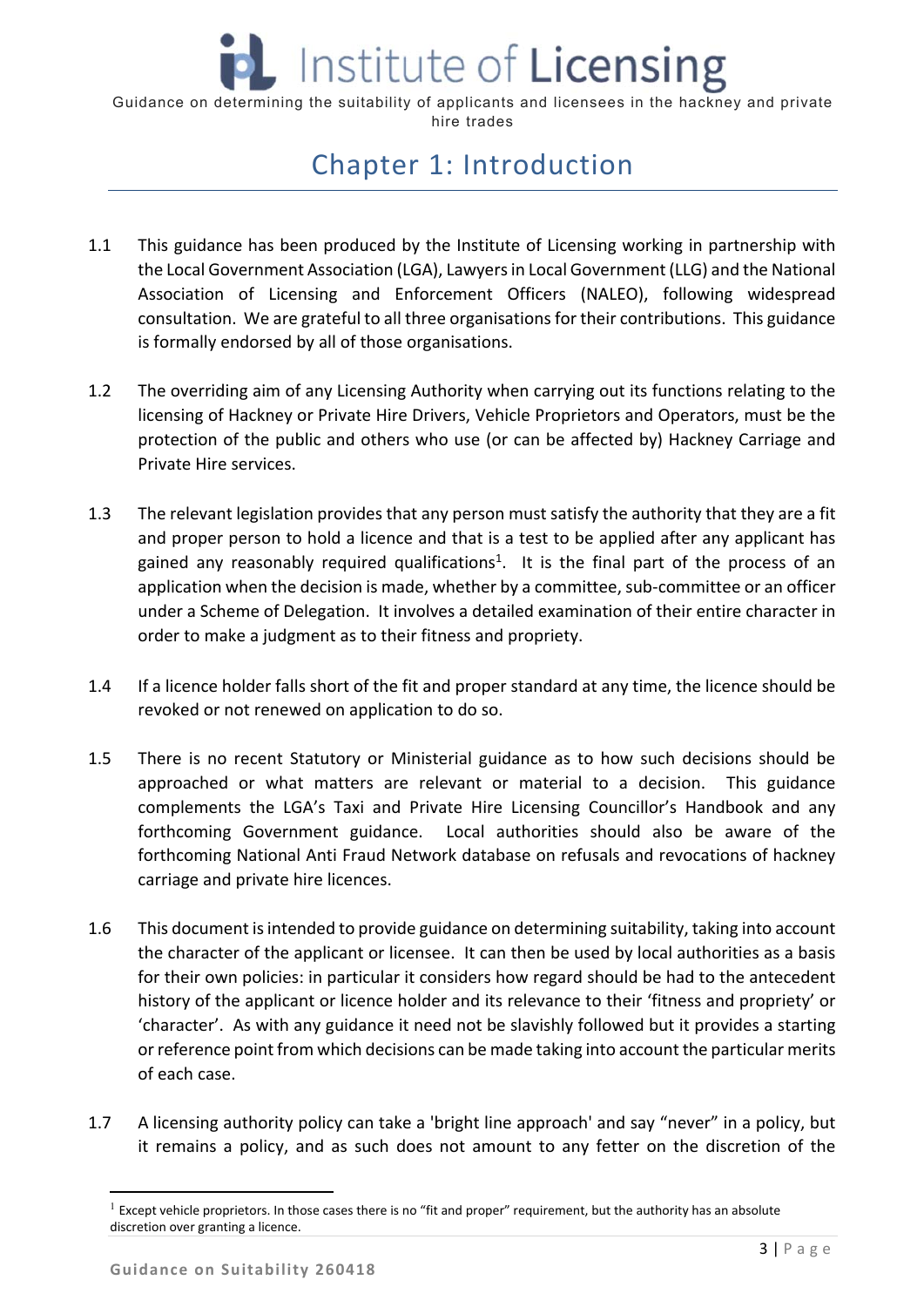authority. Each case will always be considered on its merits having regard to the policy, and the licensing authority can depart from the policy where it considers it appropriate to do so. This will normally happen where the licensing authority considers that there are exceptional circumstances which warrant a different decision. This approach was endorsed by the High Court in *R (on the application of Nicholds) v Security Industry Authority*2.

- 1.8 In Chapter 2 this Guidance explores the current thinking behind an individual's tendencies to reoffend. It is clear that this is not an exact science and that there is no meaningful and precise statistical evidence that can assist in the setting of policy. Given the important function of licensing to protect the public, any bar should be set at the highest level which is reasonable, albeit subject to the exercise of discretion as is set out in paragraph 1.7 and Chapters 3 and 4.
- 1.9 This Guidance contains no detailed list of offences. All offences are allocated to a general category such as 'dishonesty' or 'drugs'. This prevents it being argued that a specific offence is not covered by the Policy as it 'is not on the list' and also prevents arguments that a firearm is more serious than a knife and should lead to differentiation. In each case, appropriate weight should be given to the evidence provided.
- 1.10 This Guidance cannot have the force of legislation, new or amended; the need for which is both abundantly clear to, and fully supported by the Institute and the other organisations working with it. It is intended to help local authorities achieve greater consistency so that applicants are less able to shop between authorities. It is acknowledged that this cannot be fully achieved without the imposition of national minimum standards.
- 1.11 In preparing this document the Institute's Working Party has consulted with and considered the issues from all perspectives including, Councillors, Licensing Officers, Lawyers, the Hackney Carriage and Private Hire Trades, Academics, the Probation Service and the Police.

 <sup>2</sup> [2007] 1 WLR 2067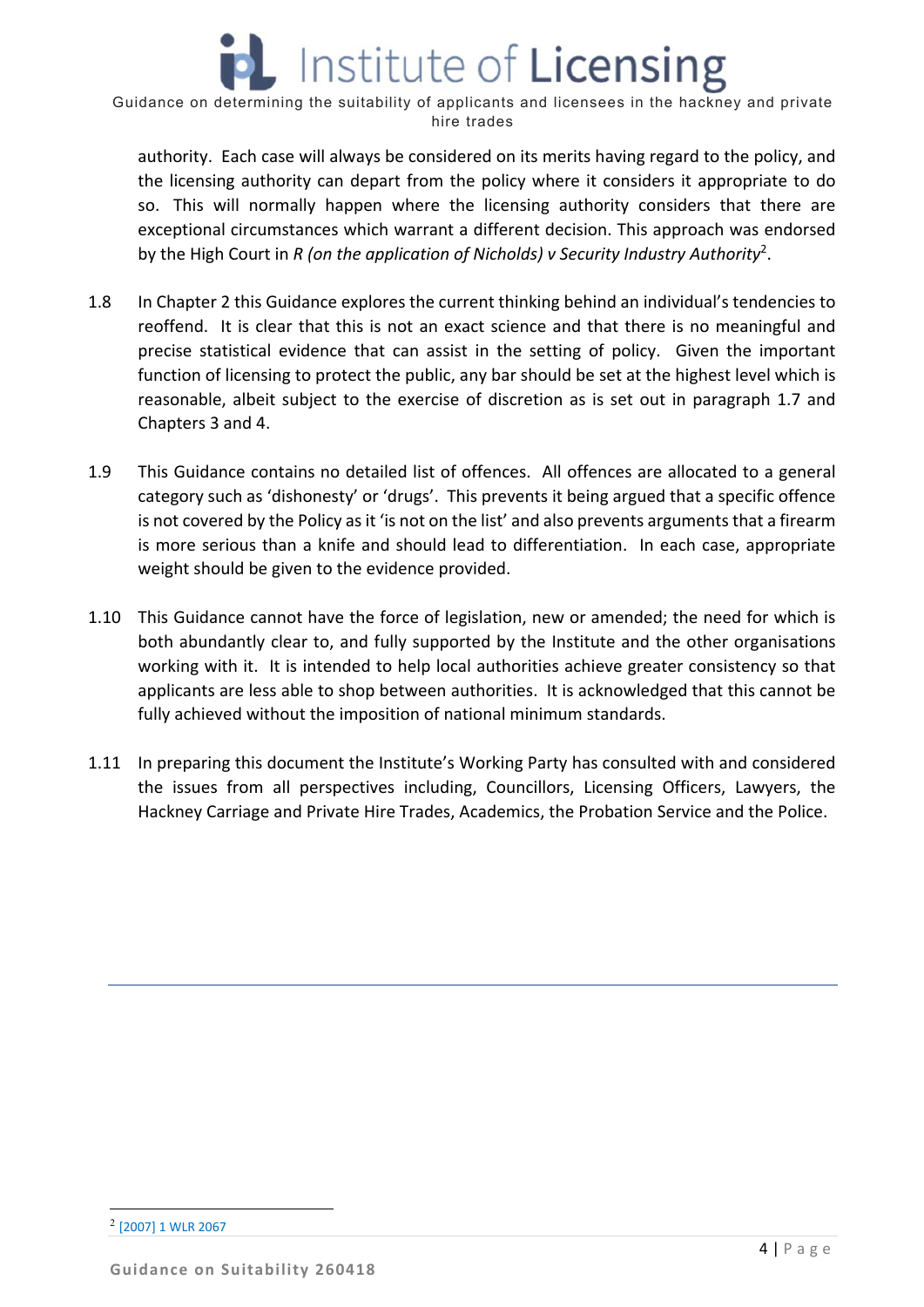# Chapter 2: Offenders and Offending ‐ An Overview

- 2.1 The aim of local authority licensing of the taxi and PHV trades is to protect the public'.<sup>3</sup> With this in mind, Public Protection must be at the forefront of the decision maker's mind when determining whether an individual is considered a "fit and proper person" to hold a licence.
- 2.2 This section aims to provide a brief overview of public protection, how to determine risk and factors to be considered when an applicant seeks to demonstrate a change in their offending behaviour.
- 2.3 The licensing process places a duty on the local authority to protect the public. Given the nature of the role, it is paramount that those seeking a living in the trades meet the required standards. As the previous offending behaviour can be considered as a predictor in determining future behaviour as well as culpability, it is essential that the decision maker considers all relevant factors including previous convictions, cautions and complaints and the time elapsed since these were committed.
- 2.4 There has been extensive research into the reasons behind why some individuals commit crimes, why some learn from their mistakes and stop offending whilst others find themselves in a cycle of repeat offending. Several theories have evolved over many years offering insight into the reasons behind offending behaviour. One common theme is that no two crimes are the same and that risk cannot be eliminated, or the future predicted. What can be done, is to examine each case on its individual merits, look at the risks involved along with any change in circumstances since any offences were committed to assist in making the decision.
- 2.5 A key factor when considering an application from an individual with any convictions, cautions or complaints recorded is Public Protection. This includes assessing the risk of re‐ offending and harm<sup>4</sup>. Risk assessment tools are regularly employed by those who are responsible for managing individuals who have committed offences. Local Authorities are not always privy to this information so it is important when they are making decisions around suitability that they have an understanding of offending behaviour and risk of re-offending in generic terms.

 $3$  DfT "Taxi and Private Hire Licensing – Best Practice Guide" para 8

<sup>4</sup> Kemshall, H. (2008). Understanding the Management of High Risk Offenders (Crime and Justice). Open University Press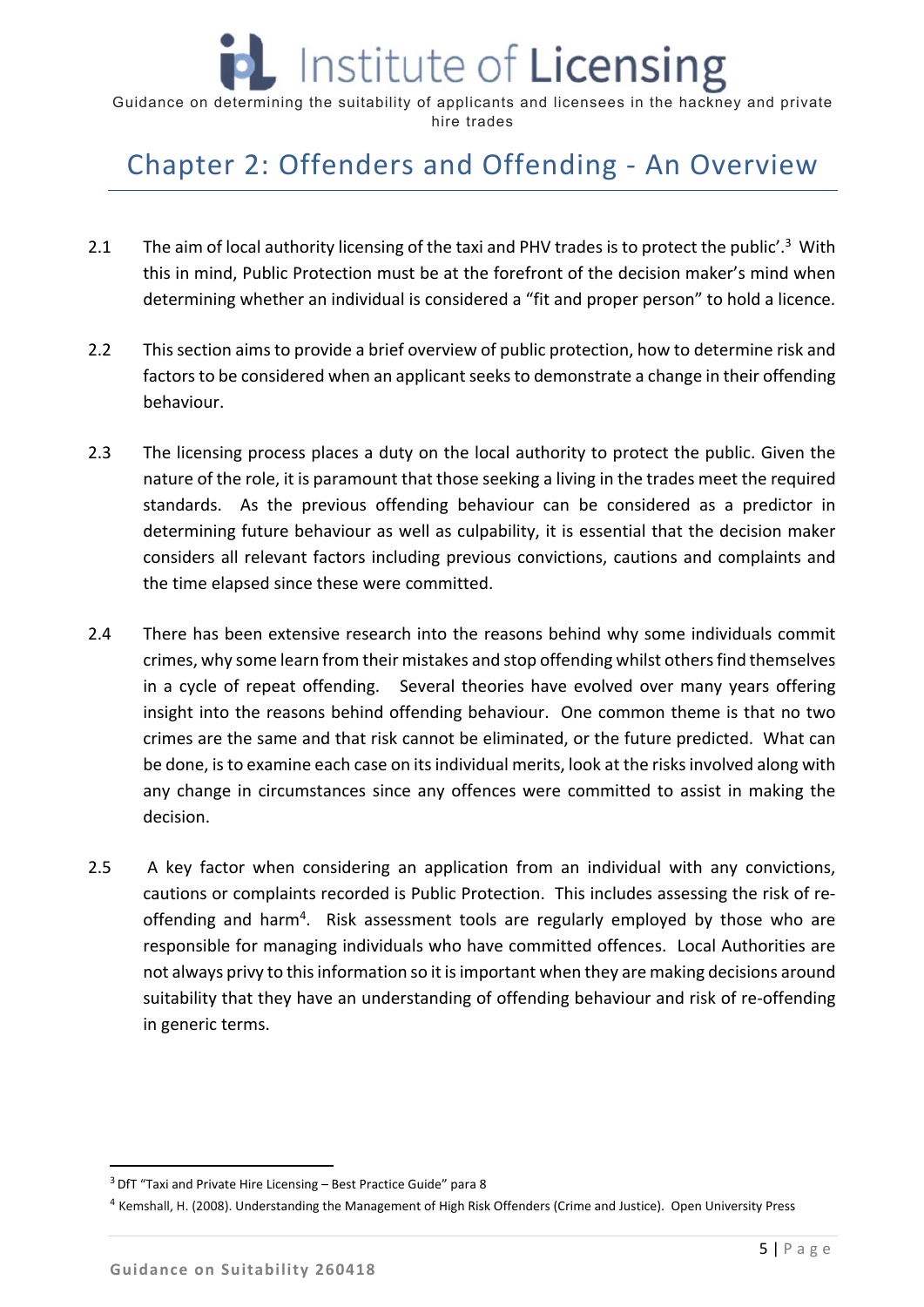- 2.6 Flaud<sup>5</sup> noted that risk is in principle, a matter of fact, but danger is a matter of judgment and opinion. He goes on to note that risk may be said to be the likelihood of an event occurring; danger may be the degree of damage (harm) caused should that event take place<sup>6</sup>.
- 2.7 The National Offender Management Service refers to risk in two dimensions. That being the likelihood that an offence will occur, and the impact / harm of the offence should it happen. Generally, when making a decision around probability and likelihood of re-offending, consideration is needed towards static and dynamic factors.
- 2.8 Static factors are historical and do not change such as age, previous convictions and gender. They can be used as a basis for actuarial assessments and are fundamental in considering an individual's potential to reoffend in future<sup>7</sup>. For example, recent published statistics revealed that 44% of adults are reconvicted within one year of release. For those serving sentences of less than twelve months this increased to 59%<sup>8</sup>. It is also widely accepted that generally persons with a large number of previous offences have a higher rate of proven reoffending than those with fewer previous offences<sup>9</sup>.
- 2.9 Dynamic factors are considered changeable and can vary over time. They include attitudes, cognitions and impulsivity<sup>10</sup>. It is documented that the greater their unmet need, the more likely an individual is to re-offend. When considering whether an individual has been rehabilitated, it is important to have regard towards the motivation behind their offending and dynamic risk factors present at the time, against the steps taken to address such factors thus reducing the risk of re‐offending.
- 2.10 It is of note that problems and/or needs are more frequently observed in offender populations than in the general population $11$ . Many of these factors are interlinked and embedded in an individual's past experiences. This can impact upon that person's ability to change their behaviour, particularly if the areas identified have not been addressed or support has not been sought. Needs will vary from individual to individual and will rely upon their level of motivation and the nature of the offence committed.

<sup>&</sup>lt;sup>5</sup> Flaud, R. (1982). Cited in, Gendreau, P., Little, T. and Goggin, C. (1996). A meta-analysis of the predictors of adult offender recidivism: what works! Criminology, 34, 557‐607.

 $6$  Gendreau, P., Little, T. and Goggin, C. (1996). A meta-analysis of the predictors of adult offender recidivism: what works! Criminology, 34, 557‐607.

<sup>7</sup> Craig, L. A. and Browne, K. B (2008). Assessing Risk in Sex Offenders: A Practitioner's Guide Paperback.

<sup>8</sup> Ministry of Justice (2017) Proven reoffending statistics: July 2014 to June 2015, London: Ministry of Justice.

<sup>&</sup>lt;sup>9</sup> Ministry of Justice (2015): Transforming Rehabilitation: a summary of evidence on reducing reoffending. London: Ministry of Justice.

 $10$  McGuire, J. (2008). A review of effective interventions for reducing aggression and violence. Philosophical Transactions of the Royal Society B: Biological Sciences, 363(1503), 2577‐2597

<sup>&</sup>lt;sup>11</sup> Nash, M. (1999) Police, Probation and Protecting the Public. London: Blackwell Press.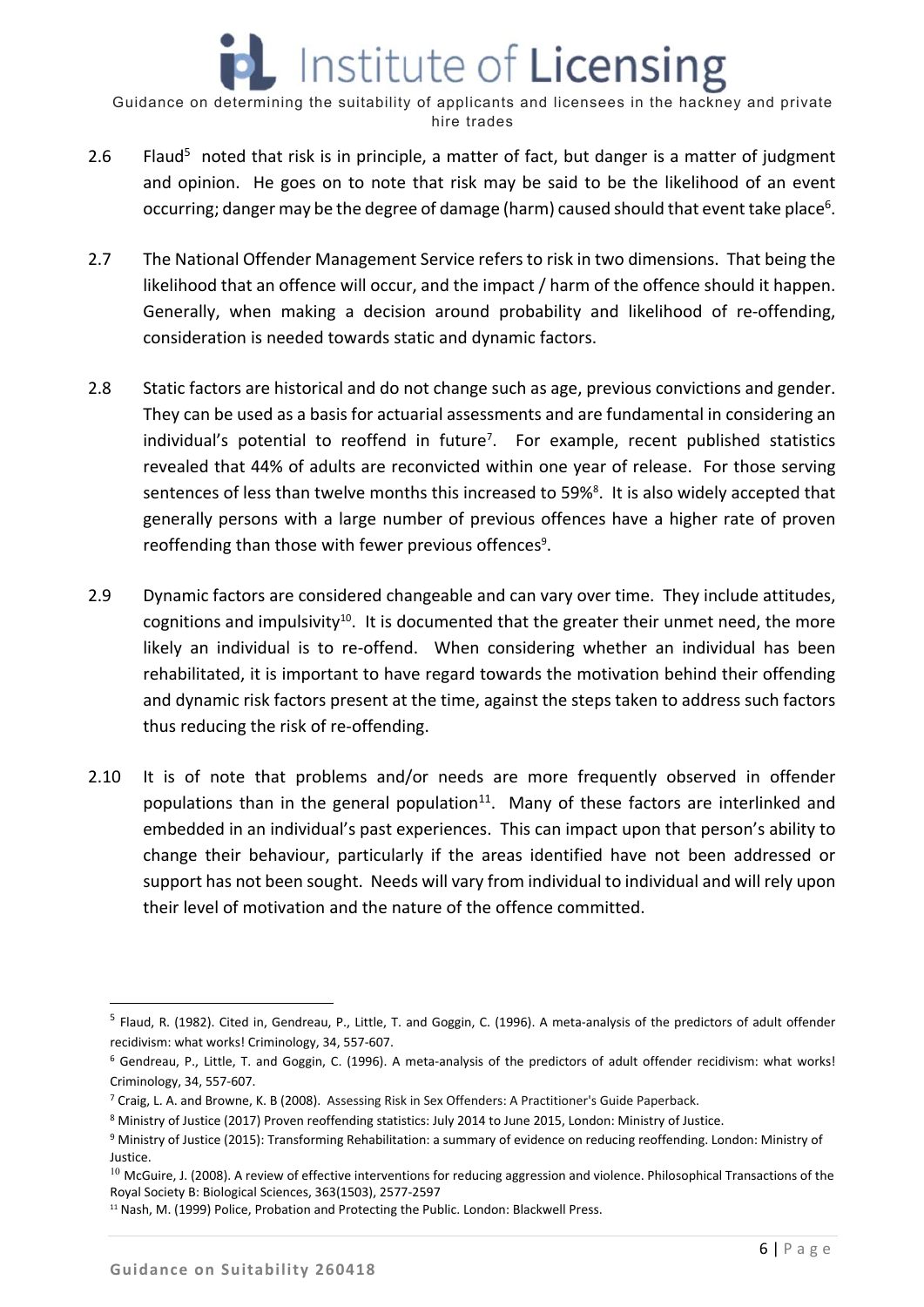#### Risk of re‐offending:

- 2.11 The issue of recidivism and increase in serious crime rates has given rise to extensive publications, theories and changes in legislation with many focusing upon the need for more rehabilitation projects as a means of reducing re-offending rates. Central to the rehabilitation of offenders is the concept of criminogenic needs. This has been described by the National Offender Management Service as "any area where the offender has needs or deficits, in which a reduction in the need or deficit would lead to a reduction in the risk of re-conviction. An individual's ability to address and reduce such needs relies heavily upon their motivation to change and desist and often takes place over a period of time"<sup>12</sup>.
- 2.12 Kurlychek, 2007 in her study noted that "a person who has offended in the past has been found to have a high probability of future offending, but this risk of recidivism is highest in the time period immediately after arrest or release from custody and, thereafter, decreases rapidly and dramatically with age"<sup>13</sup>.
- 2.13 A consistent finding throughout criminological literature is that male offenders tend to desist from crime aged 30 years and over<sup>14</sup>. It is well documented that the change occurs for various reasons; for example, as a result of successful treatment, natural maturation or the development of positive social relationships<sup>15</sup>. Female offenders are also considered more likely to desist from offending as they mature. The peak age of reported offending for females was 14 compared to 19 for males $^{16}$ .
- 2.14 Desisting from crime for people who have been involved in persistent offending is a difficult and complex process, likely to involve lapses and relapses. Some individuals may never desist<sup>17</sup>. As a result, it is important for individuals to evidence change in their behaviour before they can be considered to present a low or nil risk of re-offending. Often the only way of achieving this is through lapse of time.
- 2.15 The longer the time elapsed since an offence has been committed, the more likely the individual will desist from crime. It is noted that the more a life is lived crime-free, the more one comes to see the benefits of desistance<sup>18</sup>. Demonstrating a change in offending behaviour and an ability to make effective choices takes time and comes with some

<sup>&</sup>lt;sup>12</sup> National Offender Management Service (20160. Public Protection Manual Edition. Proven Reoffending Statistics Quarterly Bulletin, October 2015 to December 2015

<sup>13</sup> Kurlychek, M C, Brame, R (2007). Scarlet letters and recidivism: Does an old criminal record predict future offending? University of South Carolina.

<sup>14</sup> Serin, R, C. and Lloyd, C.D (2008). Examining the process of offender change: the transitions to crime desistance. 347‐364.

<sup>&</sup>lt;sup>15</sup> Nash, M. (1999) Police, Probation and Protecting the Public. London: Blackwell Press.

<sup>&</sup>lt;sup>16</sup> Trueman, C.N. (2015). Women and Crime. The History Learning Site. Ingatestone: Essex.

<sup>&</sup>lt;sup>17</sup> Farrell, S (2005). Understanding Desistance from Crime: Emerging Theoretical Directions in Resettlement and Rehabilitation (Crime and Justice) Paperback.

<sup>&</sup>lt;sup>18</sup> Maguire, M., Morgan, R. and Reiner, R. (2002). The Oxford Handbook of Criminology. 3<sup>rd</sup> Edition. Oxford: Oxford University Press.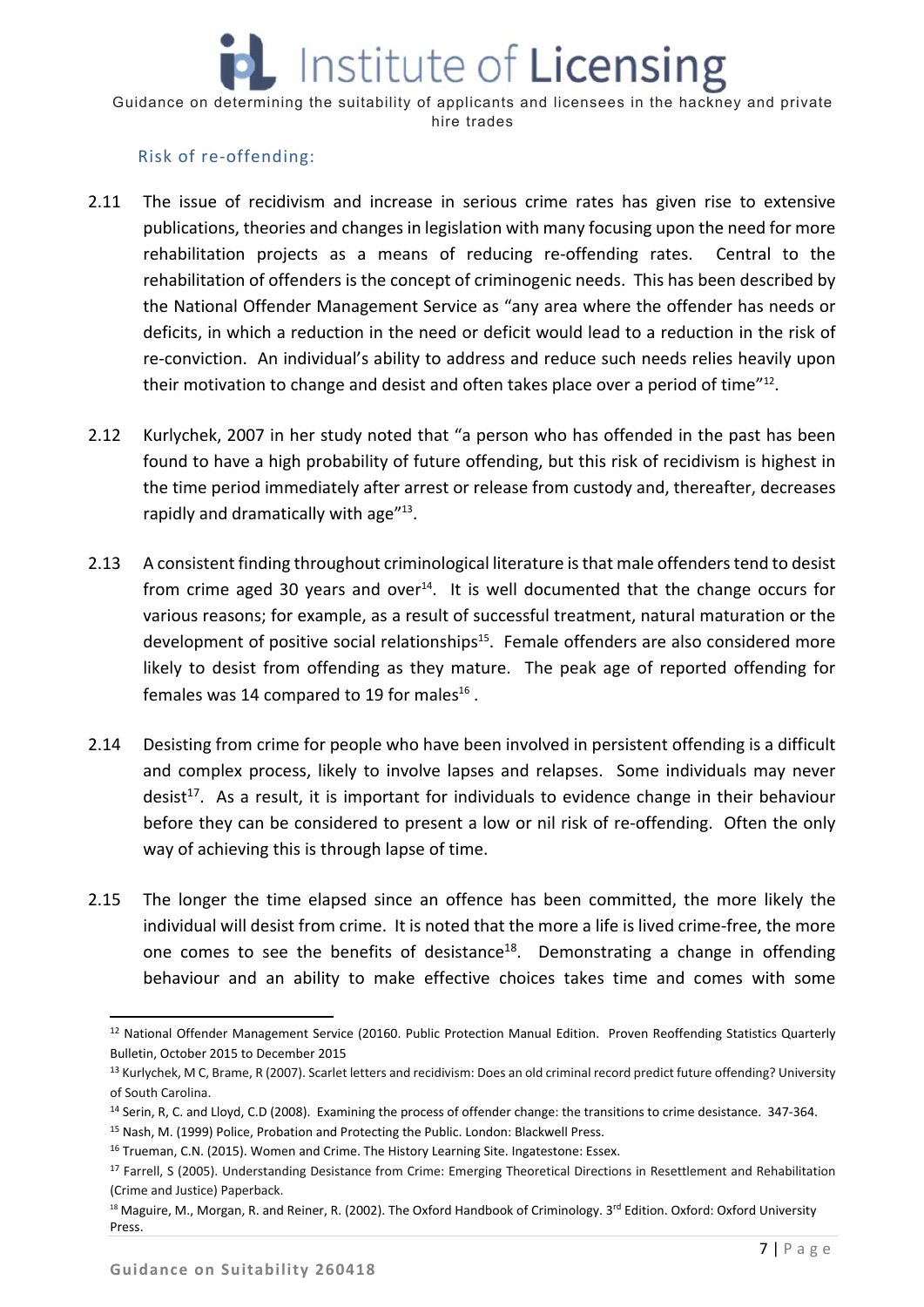ambiguity for those who have committed offences. A study in 2007 looking into previous convictions and the links to re‐offending concluded that "individuals who have offended in the distant past seem less likely to recidivate than individuals who have offended in the recent past"<sup>19</sup>.

2.16 Although it is not possible to determine the future behaviour of an individual, taking steps to reduce risk and protect the public can be achieved by following correct processes and guidance. Having regard to an individual's previous behaviour and their potential to cause harm as a result of the choices they have made plays a significant part when making a decision as to whether to grant a licence. Being able to evidence change in behaviour will involve consideration of the circumstances at the time of the offence, steps taken to address any issues identified and that person's ability to sustain such change. This can be a long process that can only be achieved over time.

<sup>19</sup> Kurlychek, M C, Brame, R (2007). Scarlet letters and recidivism: Does an old criminal record predict future offending? University of South Carolina.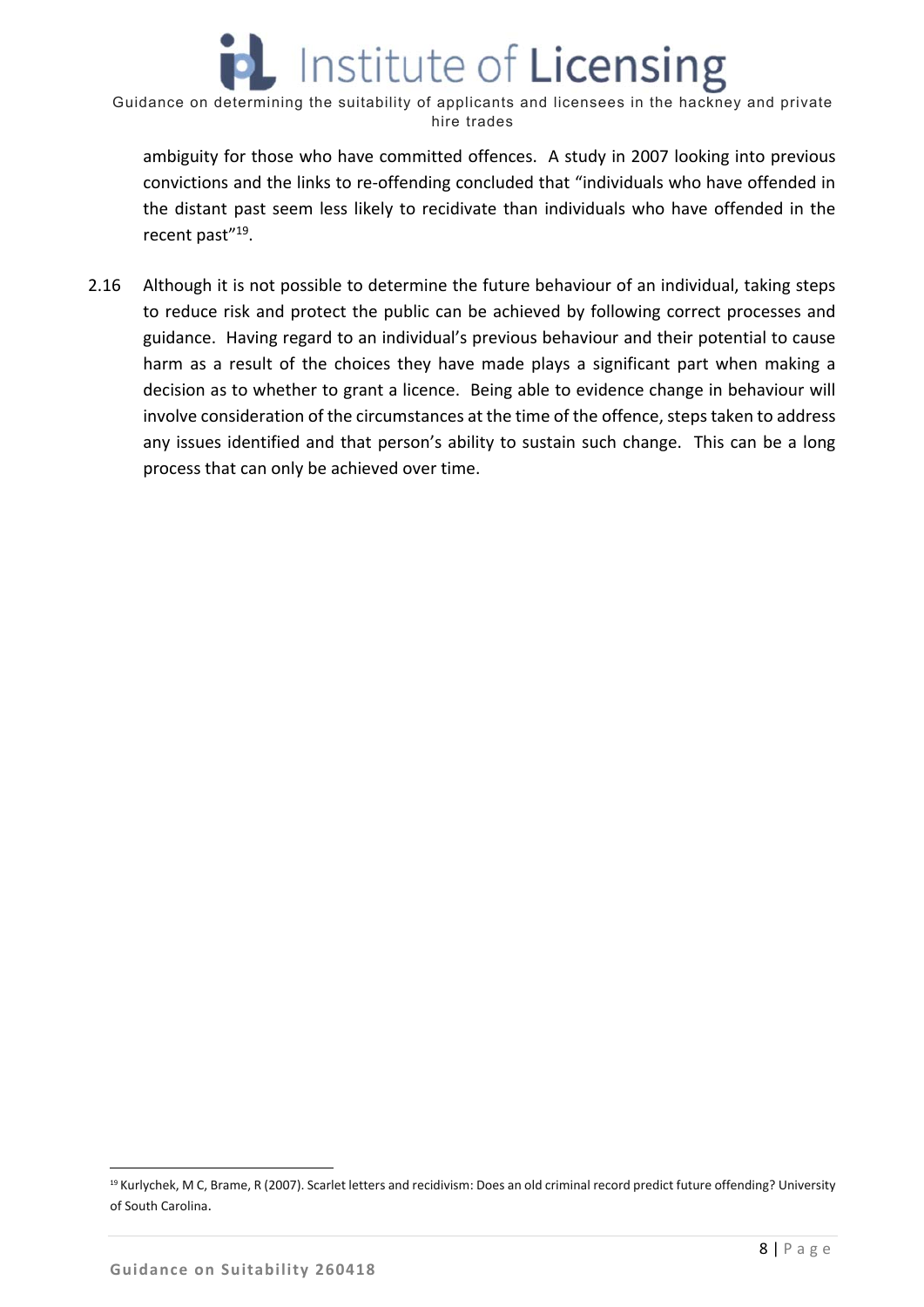

# Chapter 3: 'Taxi' Licensing Overview

- 3.1 Taxis are used by almost everyone in our society occasionally, but they are used regularly by particularly vulnerable groups: children; the elderly; disabled people; and the intoxicated, and a taxi driver has significant power over a passenger who places themselves, and their personal safety, completely in the driver's hands.
- 3.2 Local authorities (districts, unitaries and Welsh Councils) and TfL are responsible for hackney carriage and private hire licensing.
- 3.3 The principal legislation is the Town Police Clauses Act 1847 and the Local Government (Miscellaneous Provisions) Act 1976. The purpose of taxi licensing is detailed in the DfT *"Taxi and Private Hire Licensing – Best Practice Guide"* para 8 which states:

"The aim of local authority licensing of the taxi and PHV trades is to protect the public."

- 3.4 Within the two licensing regimes, there are 5 types of licence: hackney carriage vehicle; private hire vehicle; hackney carriage driver; private hire driver and private hire operator.
- 3.5 In relation to all these licences, the authority has a discretion over whether to grant. Whilst there is some guidance issued by the DfT, there are no national standards.
- 3.6 Drivers and operators cannot be granted a licence unless the authority is satisfied that they are a "fit and proper person" to hold that licence (see Local Government (Miscellaneous Provisions) Act 1976 ss 51 and 59 in respect of drivers; s55 in respect of operators).
- 3.7 There are no statutory criteria for vehicle licences; therefore, the authority has an absolute discretion.
- 3.8 In each case, the authority has powers to grant a licence, renew it on application and, during the currency of the licence, suspend or revoke it.
- 3.9 What is the role of each of these, and how do authorities determine an application, or take action against a licence?

## **Taxi Drivers**

3.10 The term "taxi driver" encompasses two different occupations: hackney carriage drivers and private hire drivers. "Taxi driver" is therefore used as a broad, overarching term to cover both hackney carriage and private hire drivers. In each case there are identical statutory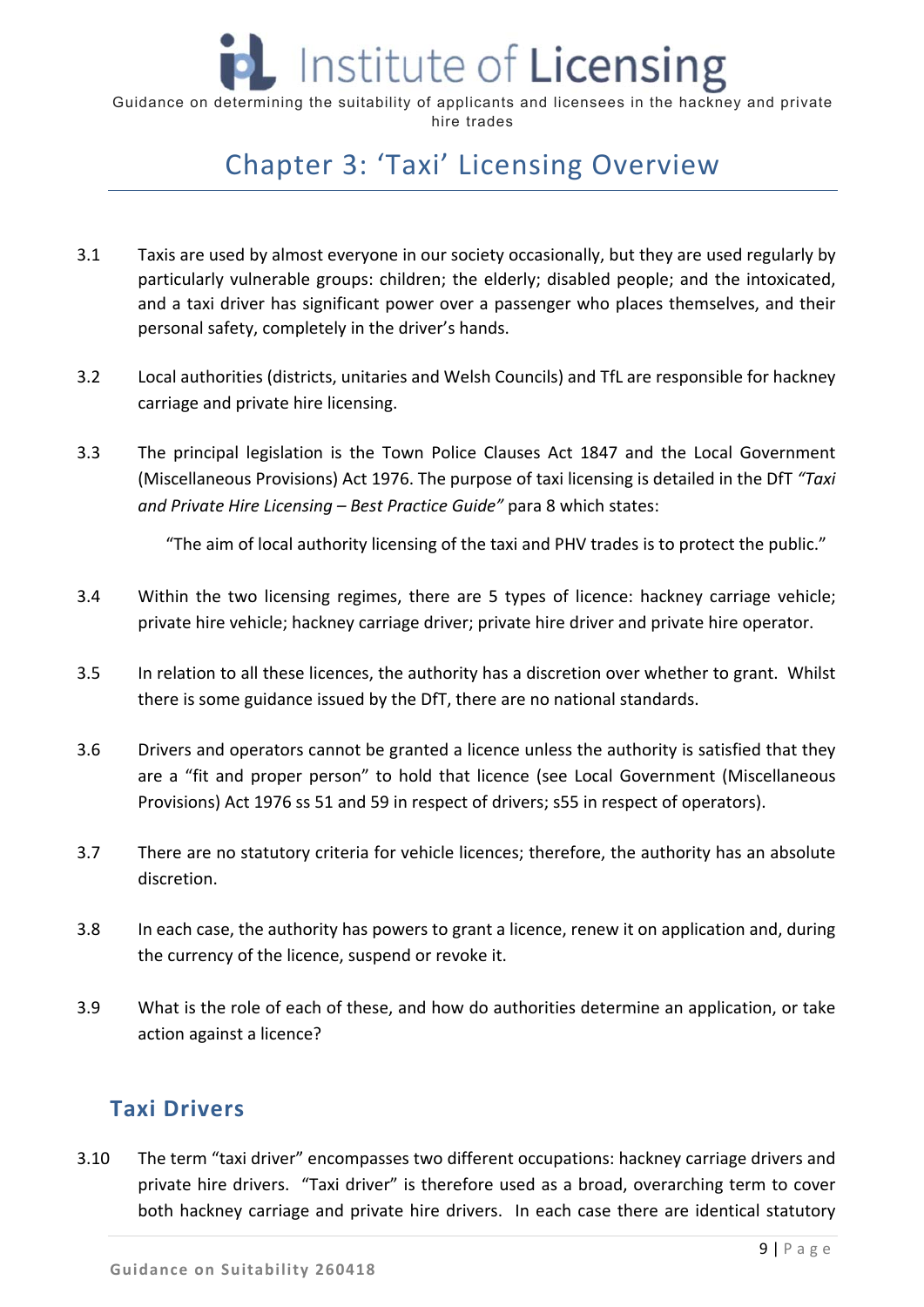criteria to be met before a licence can be granted and many authorities grant "dual" or "combined" licences to cover driving both types of vehicle.

- 3.11 An applicant must hold a full DVLA or equivalent driver's licence, have the right to work in the UK, and be a "fit and proper" person $20$ .
- 3.12 The driving licence element is a question of fact. Although there are some issues with foreign driving licences, ultimately a person either has, or does not have a driving licence.
- 3.13 An applicant must also have the right to remain, and work in the  $UK^{21}$ .
- 3.14 Again, this is ultimately a question of fact and the local authority should follow the guidance issued by the Home Office.<sup>22</sup>
- 3.15 It is the whole issue of "fit and proper" that causes local authorities the most difficulties. It has never been specifically judicially defined but it was mentioned in *Leeds City Council v Hussain23*. Silber J said:

"'... the purpose of the power of suspension is to protect users of licensed vehicles and those who are driven by them and members of the public. Its purpose [and], therefore [the test of fitness and propriety], is to prevent licences being given to or used by those who are not suitable people taking into account their driving record, their driving experience, their sobriety, mental and physical fitness, honesty, and that they are people who would not take advantage of their employment to abuse or assault passengers."

3.16 This is reflected in a test widely used by local authorities:

'Would you (as a member of the licensing committee or other person charged with the ability to grant a hackney carriage driver's licence) allow your son or daughter, spouse or partner, mother or father, grandson or granddaughter or any other person for whom you care, to get into a vehicle with this person alone?'<sup>24</sup>

3.17 It is suggested that the expression "safe and suitable" person to hold a driver's licence is a good interpretation which neither adds nor removes anything from the original term of "fit and proper" but brings the concept up to date.

<sup>&</sup>lt;sup>20</sup> Local Government (Miscellaneous Provisions) Act 1976. Section 51(1) covers private hire drivers, and section 59(1) covers hackney carriage drivers.

<sup>&</sup>lt;sup>21</sup> Local Government (Miscellaneous Provisions) Act 1976 S51(1)(a)(ii) in respect of private hire drivers and S59(1)(a)(ii) in respect of hackney carriage drivers.

<sup>&</sup>lt;sup>22</sup> "Guidance for Licensing Authorities to Prevent Illegal Working in the Taxi and Private Hire Sector in England and Wales" -Home Office, 1<sup>st</sup> December 2016 available at https://www.gov.uk/government/publications/licensing-authority-guide-to-rightto‐work‐checks

<sup>23</sup> [2002] EWHC 1145 (Admin), [2003] RTR 199

 $24$  Button on Taxis – Licensing Law and Practice  $4<sup>th</sup>$  Ed Bloomsbury Professional at para 10.21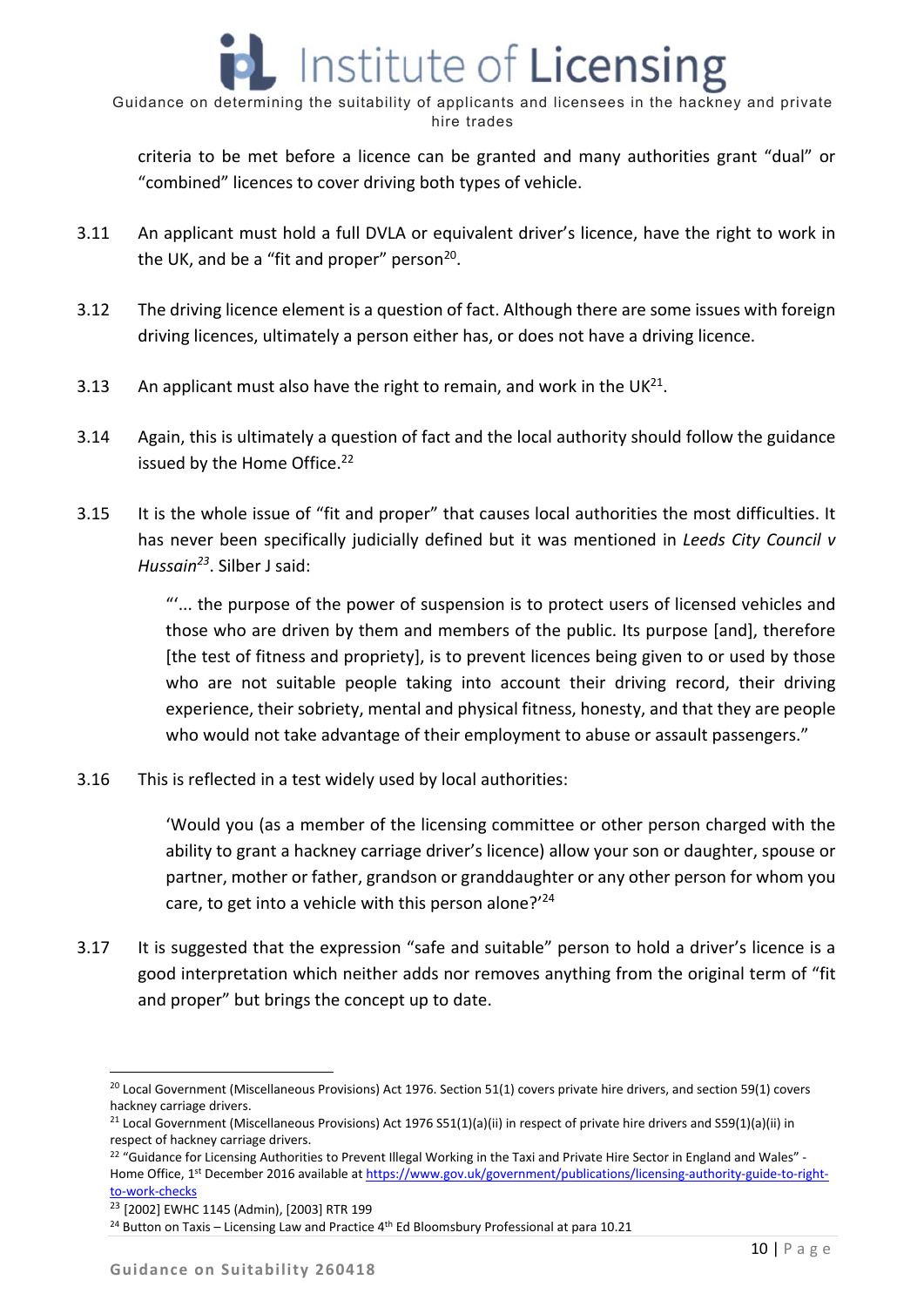- 3.18 How can a local authority assess and then judge whether or not someone is safe and suitable to hold a drivers' licence?
- 3.19 The local authority has the power to require an applicant to provide:

"such information as they may reasonably consider necessary to enable them to determine whether the licence should be granted and whether conditions should be attached to any such licence."<sup>25</sup>

This "information" can include any pre‐conditions or tests that they consider necessary

- 3.20 Some of these are universal, such as medical assessments<sup>26</sup>. Others are required by some authorities, but not others. These include:
	- Enhanced DBS certificates and sign‐up to the update service;
	- Knowledge tests;
	- Driving tests;
	- Disability Awareness;
	- Signed Declarations;
	- Spoken English tests.
- 3.21 The provision of information in these terms can satisfy the local authority that a person has the skills and competencies to be a professional driver to hold a licence. However, the concepts of safety and suitability go beyond this. There is the character of the person to be considered as well.
- 3.22 Both hackney carriage and private hire drivers are exempt from the provisions of the Rehabilitation of Offenders Act 1974. This means that there are no "spent" convictions and that any and all criminal convictions (apart from "protected convictions" and "protected cautions" where they have been declared<sup>27</sup>) can be taken into account by the local authority in assessing safety and suitability, but only relevant spent convictions should be considered by the decision maker<sup>28</sup>.
- 3.23 All Applicants/Licensees should be required to obtain an Enhanced DBS Certificate with Barred Lists checks<sup>29</sup> and to provide this to the Licensing Authority. All Licensees should also be required to maintain their Certificates through the DBS Update Service throughout the currency of their licence.

<sup>25</sup> Local Government (Miscellaneous Provisions) Act 1976 s57(1)

<sup>26</sup> See Local Government (Miscellaneous Provisions) Act 1976 s57(2)

<sup>&</sup>lt;sup>27</sup> "Protected convictions" and "protected cautions" are single, minor and elderly matters that do not appear on any DBS Certificates.

<sup>28</sup> See *Adamson v Waveney District Council* [1997] 2 All ER 898

<sup>&</sup>lt;sup>29</sup> "For Taxi [driver] Licensing purposes the correct level of check is always the Enhanced level check, with the Adults and Children's Barred list check. Other Workforce should always be entered at X61 line 1 and Taxi Licensing should be entered at X61 line 2" DBS email 31st August 2017.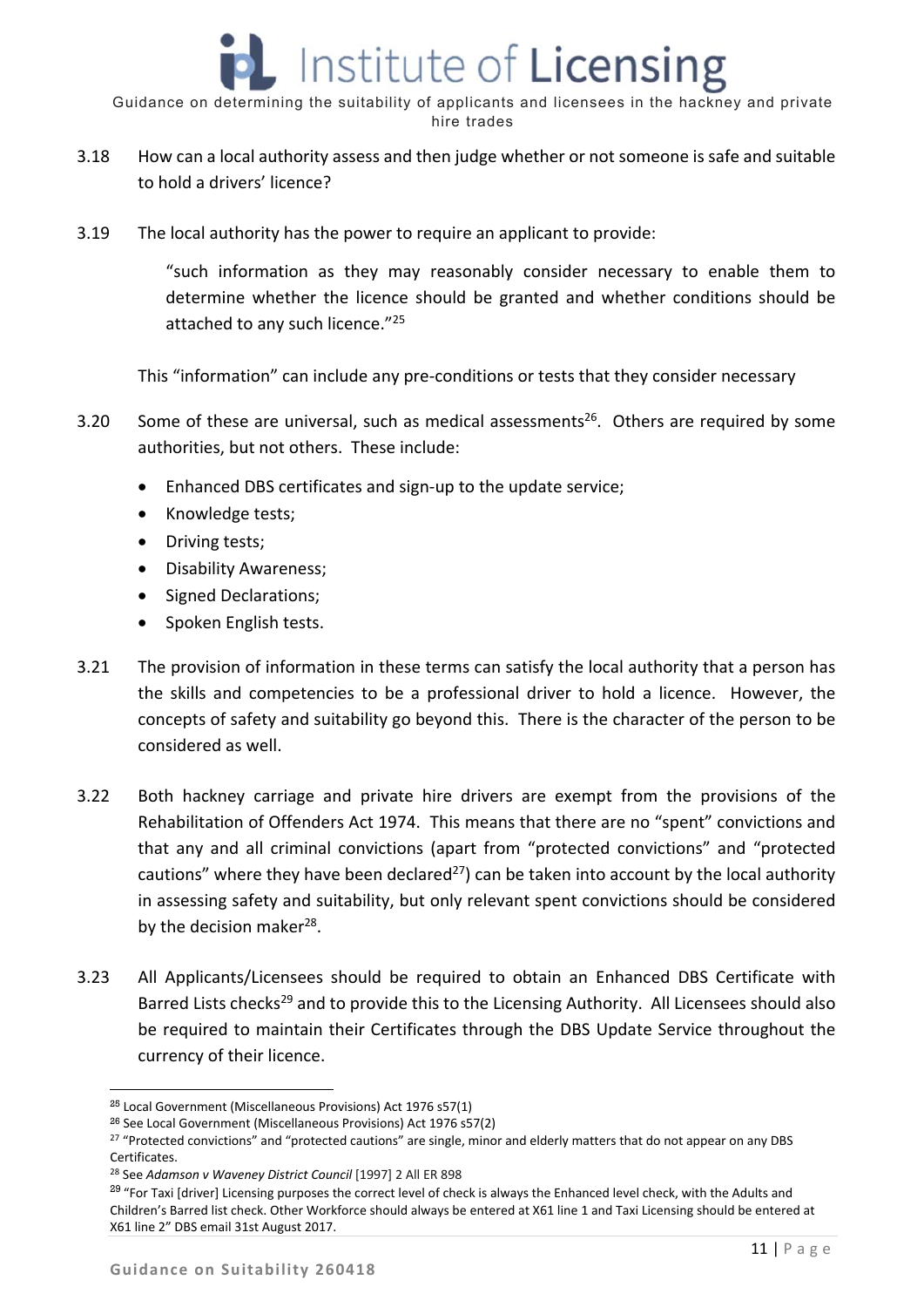- 3.24 If any applicant has, from the age of 10 years, spent six continuous months or more living outside the United Kingdom, evidence of a criminal record check from the country/countries covering the relevant period should be required.
- 3.25 Local authorities should have a policy to provide a baseline for the impact of any convictions, cautions or other matters of conduct which concern a person's safety and suitability<sup>30</sup>.
- 3.26 The character of the driver in its entirety must be the paramount consideration when considering whether they should be licensed. It is important to recognise that local authorities are not imposing any additional punishment in relation to previous convictions or behaviour. They are using all the information that is available to them to make an informed decision as to whether or not the applicant or licensee is or remains a safe and suitable person.
- 3.27 There are occasions where unsuitable people have been given licences by local authorities, or if refused by the authority, have had it granted by a court on appeal.
- 3.28 Often this is because of some perceived hardship. Case law makes it clear that the impact of losing (or not being granted) a driver's licence on the applicant and his family is not a consideration to be taken into account<sup>31</sup>. This then leads to the question of whether the stance taken by local authorities is robust enough to achieve that overriding aim of public protection.
- 3.29 However, all too often local authorities depart from their policies and grant licences (or do not take action against licensees) without clear and compelling reasons. It is vital that Councillors recognise that the policy, whilst remaining a policy and therefore the Authority's own guidelines on the matter, is the baseline for acceptability. It should only be departed from in exceptional circumstances and for justifiable reasons which should be recorded.
- 3.30 One common misunderstanding is that if the offence was not committed when the driver was driving a taxi, it is much less serious, or even if it was in a taxi but not when passengers were aboard. This is not relevant: speeding is dangerous, irrespective of the situation; drink driving is dangerous, irrespective of the situation; bald tyres are dangerous, irrespective of the situation. All these behaviours put the general public at risk. Violence is always serious. The argument that it was a domestic dispute, or away from the taxi, is irrelevant. A person who has a propensity to violence has that potential in every situation. Sexual offences are always serious. A person who has in the past abused their position (whatever that may have been)

<sup>30</sup> As recommended by the DfT "Taxi and Private Hire Licensing – Best Practice Guide" para 59

<sup>31</sup> *Leeds City Council v Hussain* [2002] EWHC 1145 (Admin), [2003] RTR 199 and *Cherwell District Council v Anwar*[2011] EWHC 2943 (Admin)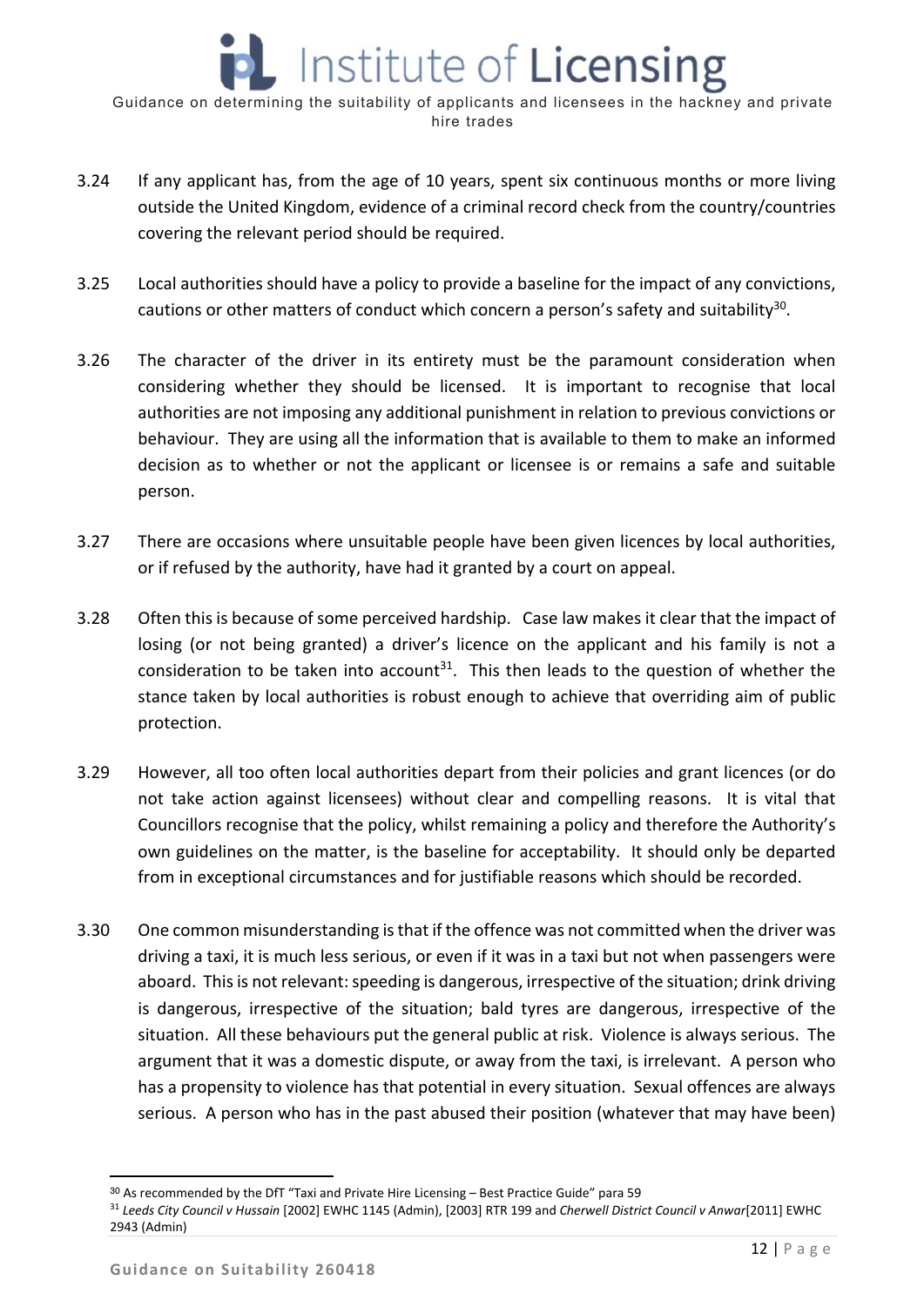

to assault another sexually has demonstrated completely unacceptable standards of behaviour.

- 3.31 Applicants may claim that they have sought employment in other fields and been precluded as a result of their antecedent history particularly if that contains convictions. They therefore seek to become a licensed driver as an occupation of last resort. This is unacceptable as the granting of a licence would place such a person in a unique position of trust. The paramount responsibility of a licensing authority is to protect the public, not provide employment opportunities.
- 3.32 Licensees are expected to demonstrate appropriate professional conduct at all time, whether in the context of their work or otherwise. Licensees should be courteous, avoid confrontation, not be abusive or exhibit prejudice in any way. In no circumstances should Licensees take the law into their own hands. Licensees are expected to act with integrity and demonstrate conduct befitting the trust that is placed in them.
- 3.33 There are those who seek to take advantage of vulnerable people by providing services that they are not entitled to provide; for example, by plying for hire in an area where they are not entitled to do so. Licensees are expected to be vigilant of such behaviour and to report any concerns to the Police and the relevant licensing authority. Passengers should feel confident to check that the person offering a service is entitled to do so. Licensees should willingly demonstrate that they are entitled to provide the offered service by, for example, showing their badge.
- 3.34 As a society, we need to ask the question "who is driving my taxi?" and be secure in the knowledge that the answer is "a safe and suitable person". The vast majority of drivers are decent, law abiding people who work very hard to provide a good service to their customers and the community at large. However poor decisions by local authorities and courts serve to undermine the travelling public's confidence in the trade as a whole. Unless local authorities and the courts are prepared to take robust (and difficult) decisions to maintain the standards the local authority lays down, and in some cases tighten up their own policies, the public cannot have complete confidence in taxi drivers. This is detrimental to all involved.

#### **Private Hire Operators**

3.35 A private hire operator ("PHO") is the person who takes a booking for a private hire vehicle ("PHV"), and then dispatches a PHV driven by a licensed private hire driver ("PHD") to fulfil that booking. All three licences (PHO, PHV and PHD) must have been granted by the same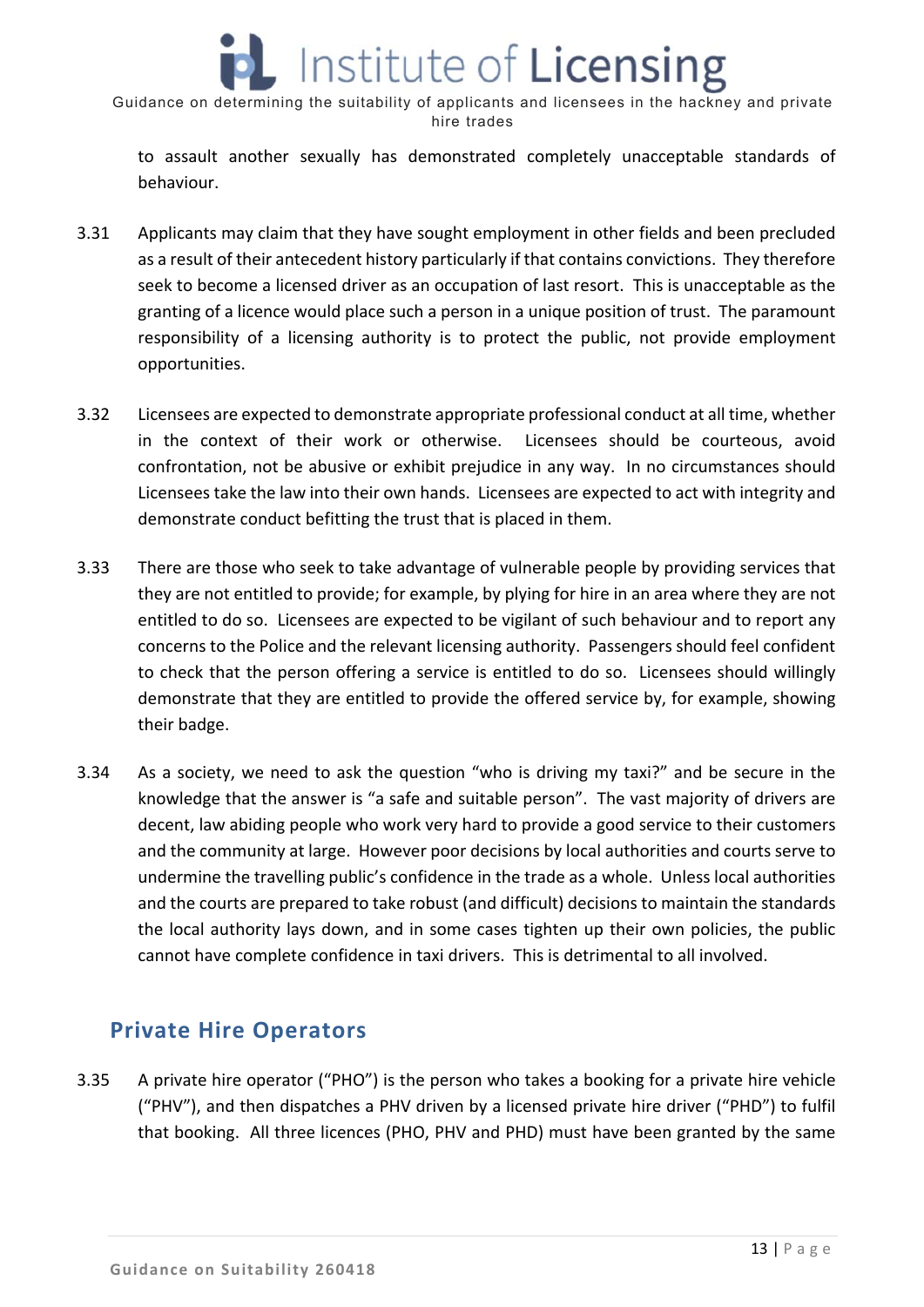

authority<sup>32</sup>. A local authority cannot grant a PHO licence unless the applicant has the right to work in the UK and is a fit and proper person $33$ .

- 3.36 As with taxi drivers the role of the PHO goes far beyond simply taking bookings and dispatching vehicles. In the course of making the booking and dispatching the vehicle and driver, the PHO will obtain significant amounts of personal information. It is therefore vital that a PHO is as trustworthy and reliable as a driver, notwithstanding their slightly remote role. Hackney carriages can also be pre‐booked, but local authorities should be mindful that where that booking is made by anybody other than a hackney carriage driver, there are no controls or vetting procedures in place in relation to the person who takes that booking and holds that personal information.
- 3.37 How then does a local authority satisfy itself as to the "fitness and propriety" or "safety and suitability" of the applicant or licensee?
- 3.38 Spent convictions can be taken into account when determining suitability for a licence, but the applicant (or licensee on renewal) can only be asked to obtain a Basic Disclosure from the Disclosure and Barring Service.
- 3.39 Although this is by no means a perfect system, it does give local authorities a reasonable basis for making an informed decision as to fitness and propriety of an applicant or existing licensee.
- 3.40 To enable consistent and informed decisions to be made, it is important to have a working test of fitness and propriety for PHOs and a suitable variation on the test for drivers can be used:

"Would I be comfortable providing sensitive information such as holiday plans, movements of my family or other information to this person, and feel safe in the knowledge that such information will not be used or passed on for criminal or unacceptable purposes?"34

3.41 There is a further point to consider in relation to PHOs and that concerns the staff used on the telephones and radios. There is no reason why a condition cannot be imposed on a PHO licence requiring them to undertake checks on those they employ/use within their company to satisfy themselves that they are fit and proper people to undertake that task and retain that information to demonstrate that compliance to the local authority. Any failure on the part of the PHO to either comply with this requirement, or act upon information that they

<sup>32</sup> See *Dittah v Birmingham City Council, Choudhry v Birmingham City Council* [1993] RTR 356 QBD

<sup>&</sup>lt;sup>33</sup> Section 55(1) Local Government (Miscellaneous Provisions) Act 1976

 $34$  Button on Taxis – Licensing Law and Practice  $4^{\text{th}}$  Ed Bloomsbury Professional at para 12.35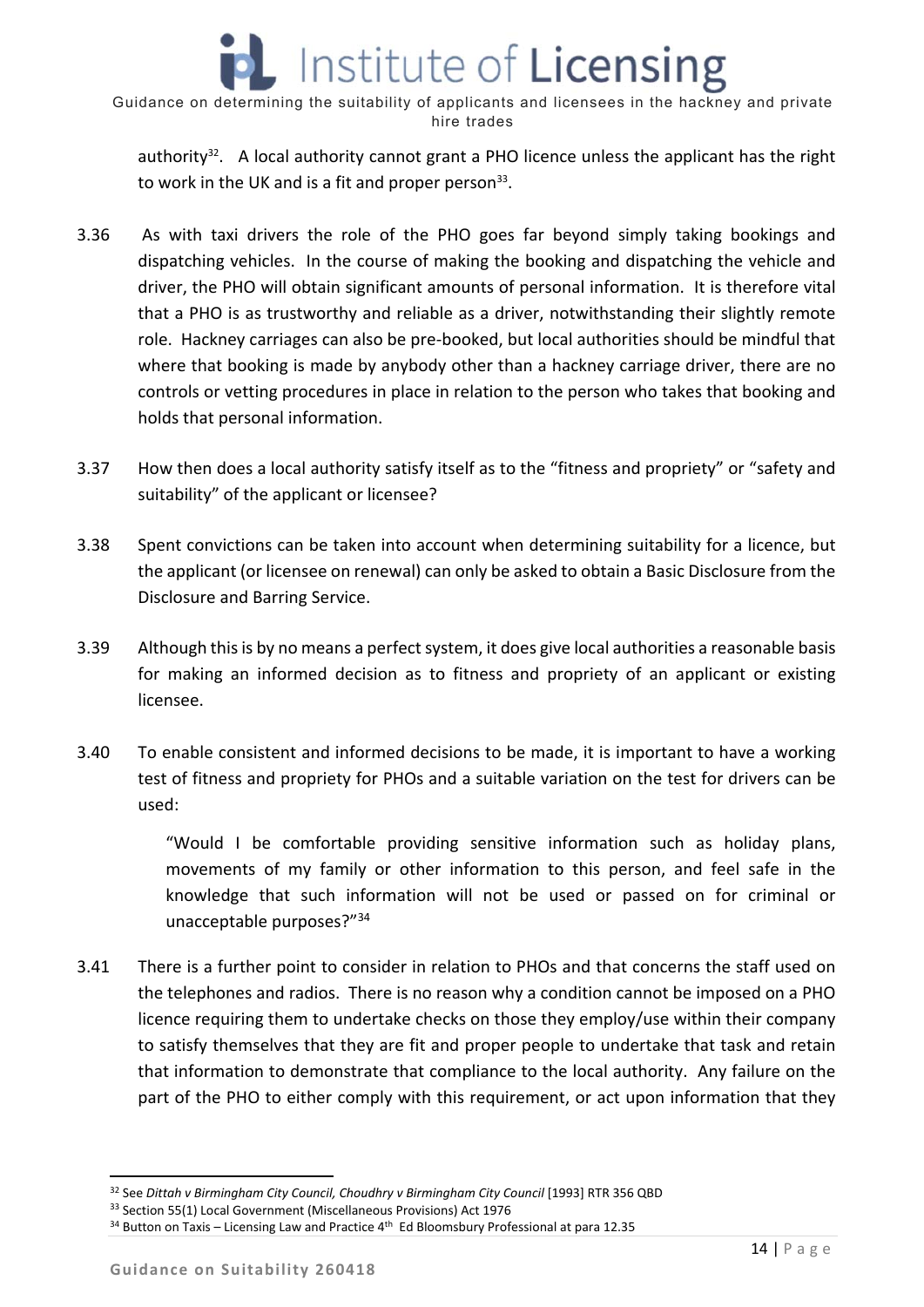obtain (thereby allowing unsuitable staff to work in positions of trust), would then have serious implications on the continuing fitness and propriety of the PHO.

3.42 Care should be taken in circumstances where a PHO Licence is sought in the name of a limited company, partnership or other business structure that all the requirements applicable to an individual applicant are made of each director or partner of the applicant organisation<sup>35</sup>. Only by so doing can a decision be made as to the fitness and propriety of the operating entity.

# **Vehicle Proprietors**

- 3.43 Similar considerations apply to the vehicle proprietors, both hackney carriage and private hire (referred to here generically as "taxis"). Although the vehicle proprietor may not be driving a vehicle (and if they are they will be subject to their own fitness and propriety test to obtain a driver's licence), they clearly have an interest in the use of the vehicle. They will also be responsible for the maintenance of the vehicle, and vehicles that are not properly maintained have a clear impact on public safety.
- 3.44 Taxis are used to transport people in many circumstances, and are seen everywhere across the United Kingdom, at all times of the day and night, in any location. Therefore, taxis could provide a transportation system for illegal activities or any form of contraband, whether that is drugs, guns, illicit alcohol or tobacco, or people who are involved in or are the victims of illegal activity, or children who may be at risk of being, or are being, abused or exploited.
- 3.45 In relation to both hackney carriages and private hire vehicles, the local authority has an absolute discretion over granting the licence<sup>36</sup> and should therefore ensure that both their enquiries and considerations are robust. It is much more involved than simply looking at the vehicle itself and it is equally applicable on applications to transfer a vehicle as on grant applications.
- 3.46 Again, this is not an exempt occupation for the purposes of the 1974 Act, but exactly the same process can be applied as for private hire operators – Basic DBS, statutory declaration and consideration of spent convictions. This can then be used in the light of a similar policy in relation to suitability as the authority will already have for drivers and PHOs.
- 3.47 A suitable test would be:

"Would I be comfortable allowing this person to have control of a licensed vehicle that can travel anywhere, at any time of the day or night without arousing suspicion, and be

 $35$  See s57(1)(c) of the 1976 Act.

<sup>&</sup>lt;sup>36</sup> S37 of the 1847 Act in relation to hackney carriages; section 48 of the 1976 Act to private hire vehicles.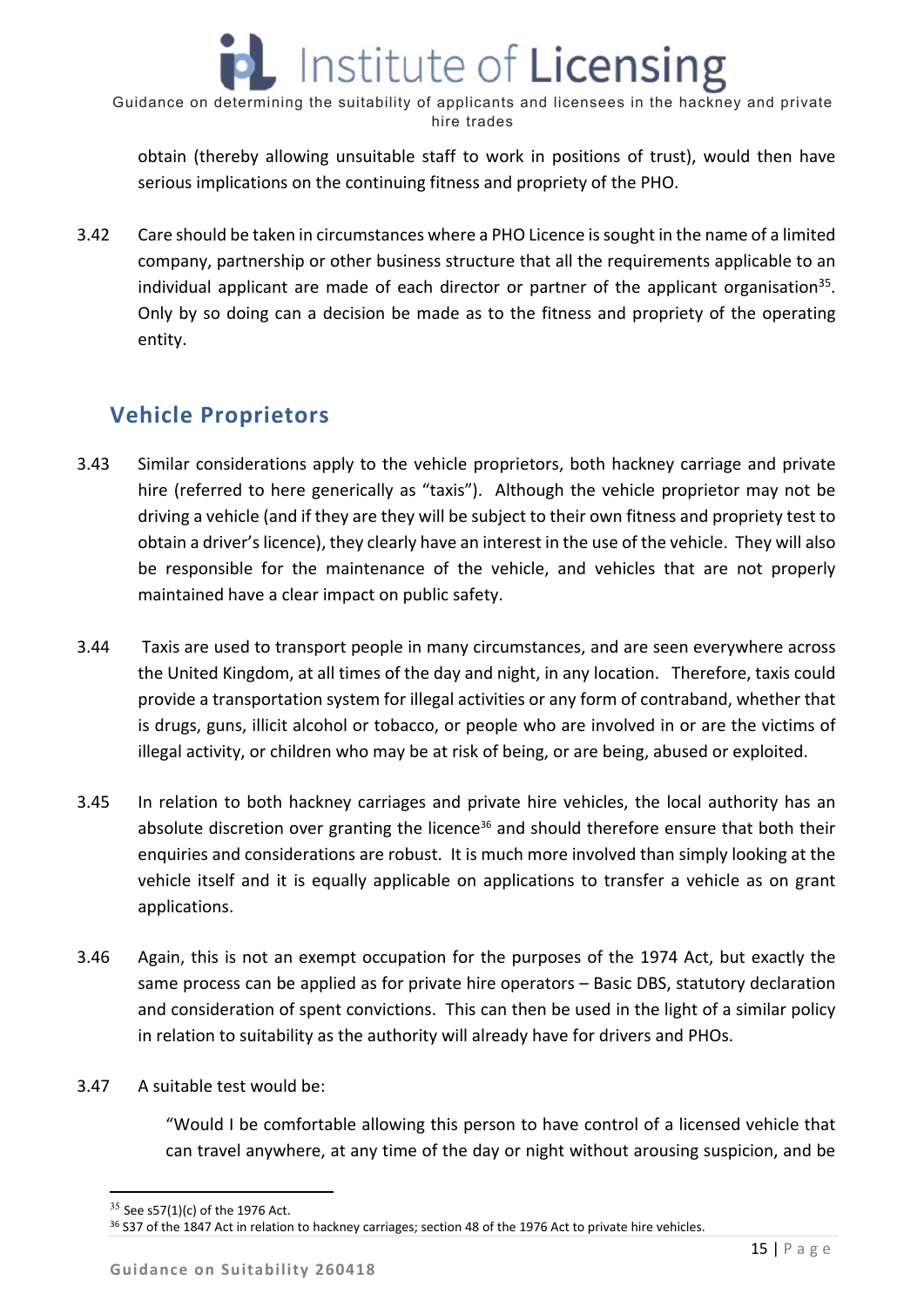

satisfied that he/she would not allow it to be used for criminal or other unacceptable purposes, and be confident that he/she would maintain it to an acceptable standard throughout the period of the licence?"37

  $37$  Button on Taxis – Licensing Law and Practice  $4^{\text{th}}$  Ed Bloomsbury Professional at para 8.98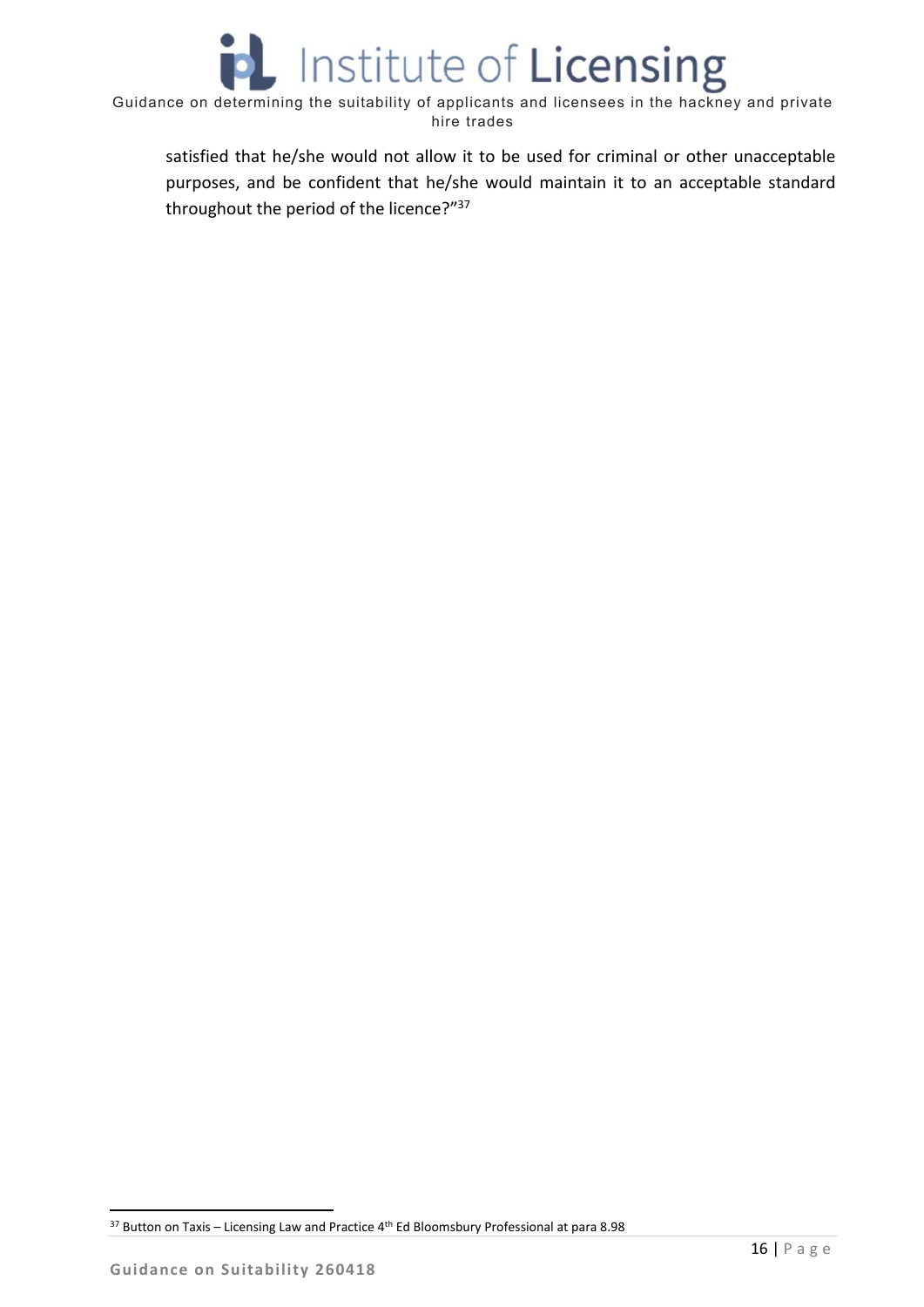

# Chapter 4**:** Guidance on Determination

- 4.1 As is clear from the overview of Offenders and Offending above, there is no evidence which can provide precise periods of time which must elapse after a crime before a person can no longer be considered to be at risk of reoffending, but the risk reduces over time. In light of that, the suggested timescales below are intended to reduce the risk to the public to an acceptable level.
- 4.2 Many members of our society use, and even rely on, hackney carriages and private hire vehicles to provide transportation services. This can be on a regular basis, or only occasionally, but in all cases passengers, other road users and society as a whole must have confidence in the safety and suitability of the driver, the vehicle itself and anyone involved with the booking process.
- 4.3 Ideally, all those involved in the hackney carriage and private hire trades (hackney carriage and private hire drivers, hackney carriage and private hire vehicle owners and private hire operators) would be persons of the highest integrity. In many cases that is true, and the vast majority of those involved in these trades are decent, upstanding, honest and hard‐working individuals. Unfortunately, as in any occupation or trade, there are those who fail to conform to those standards.
- 4.4 The purpose of this document is to offer guidance on how licensing authorities can determine whether a particular person is safe and suitable either to be granted a licence in the first place or to retain such a licence. As outlined above, a policy can be robust, and if necessary, say never, and each case is then considered on its own merits in the light of that policy.

## **Pre‐application requirements**

4.5 Licensing authorities are entitled to set their own pre-application requirements. These will vary depending upon the type of licence in question but can include some or all of the following (these are not exhaustive lists):

#### Vehicles:

- Basic DBS checks;
- Specifications e.g. minimum number of doors, minimum seat size, headroom, boot space etc;
- Mechanical tests and tests of the maintenance of the vehicle e.g. ripped seats etc;
- Emission limits/vehicle age limits;
- Wheelchair accessibility requirements.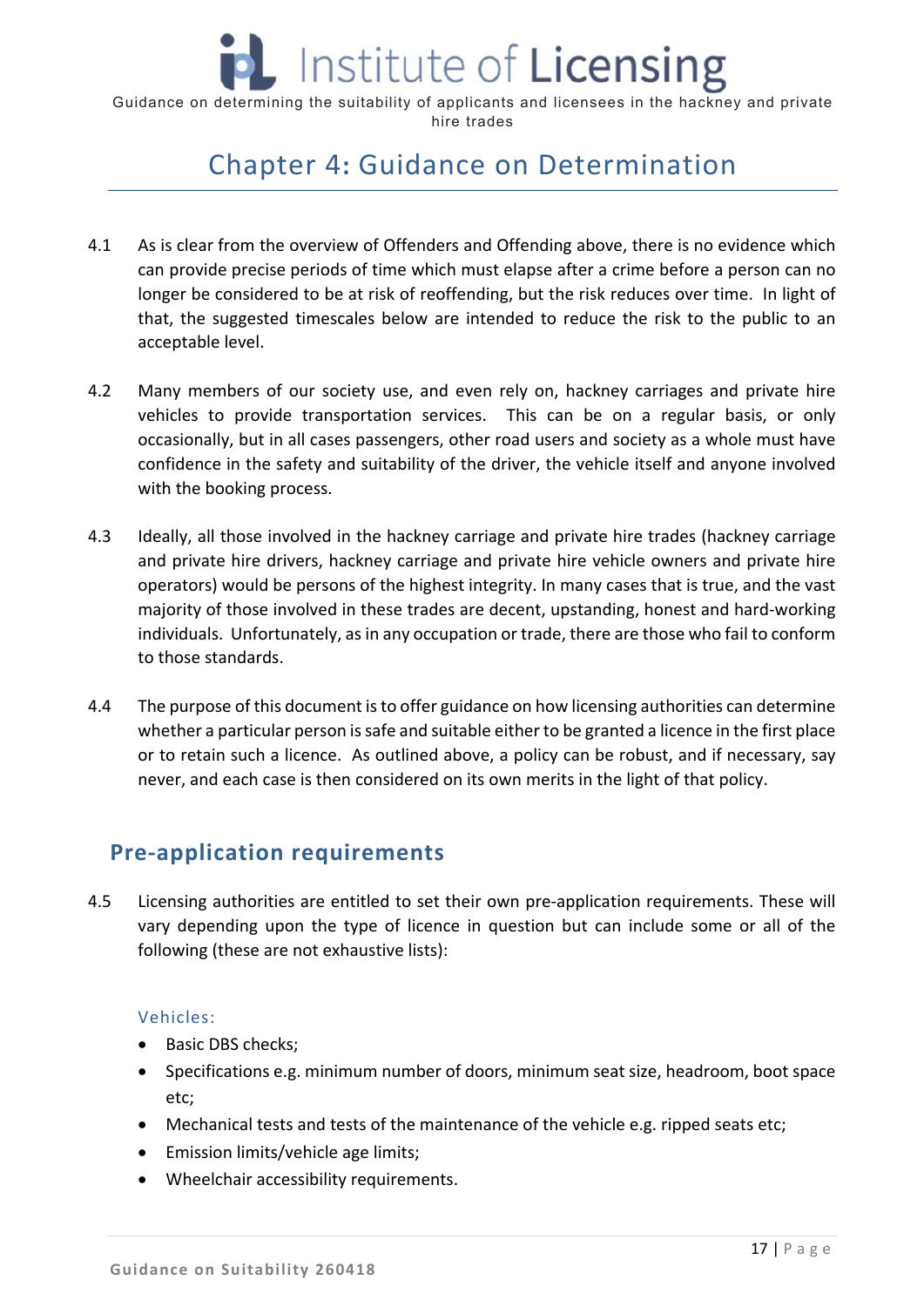#### Drivers:

- Enhanced DBS checks with update service;
- Checks made to the National Anti Fraud Network database on refusals and revocations of hackney carriage and private hire licences (when available);
- Medical checks;
- Knowledge of the geographic area;
- Spoken and written English tests;
- Disability awareness training;
- Child sexual exploitation and safeguarding training.

#### Operators:

- Basic DBS checks;
- Details of their vetting procedures for their staff;
- Knowledge of the licensing area.
- 4.6 In relation to each of these licences, the licensing authority has discretion as to whether or not to grant the licence.
- 4.7 Drivers and operators cannot be granted a licence unless the authority is satisfied that they are a "fit and proper person" to hold that licence (see Local Government (Miscellaneous Provisions) Act 1976 ss 51 and 59 in respect of drivers; s55 in respect of operators).
- 4.8 There are no statutory criteria for vehicle licences, therefore the authority has an absolute discretion over whether to grant either a hackney carriage or private hire proprietor's licence.
- 4.9 "Fit and proper" means that the individual (or in the case of a private hire operator's licence, the limited company together with its directors and secretary, or all members of a partnership<sup>38</sup>) is "safe and suitable" to hold the licence.
- 4.10 In determining safety and suitability the licensing authority is entitled to take into account all matters concerning that applicant or licensee. They are not simply concerned with that person's behaviour whilst working in the hackney carriage or private hire trade. This consideration is far wider than simply criminal convictions or other evidence of unacceptable behaviour, and the entire character of the individual will be considered. This can include, but is not limited to, the individual's attitude and temperament.

<sup>38</sup> Section 57(2)(c) of the Local Government (Miscellaneous Provisions) Act 1976 allows a local authority to consider the character of a company director or secretary, or any partner.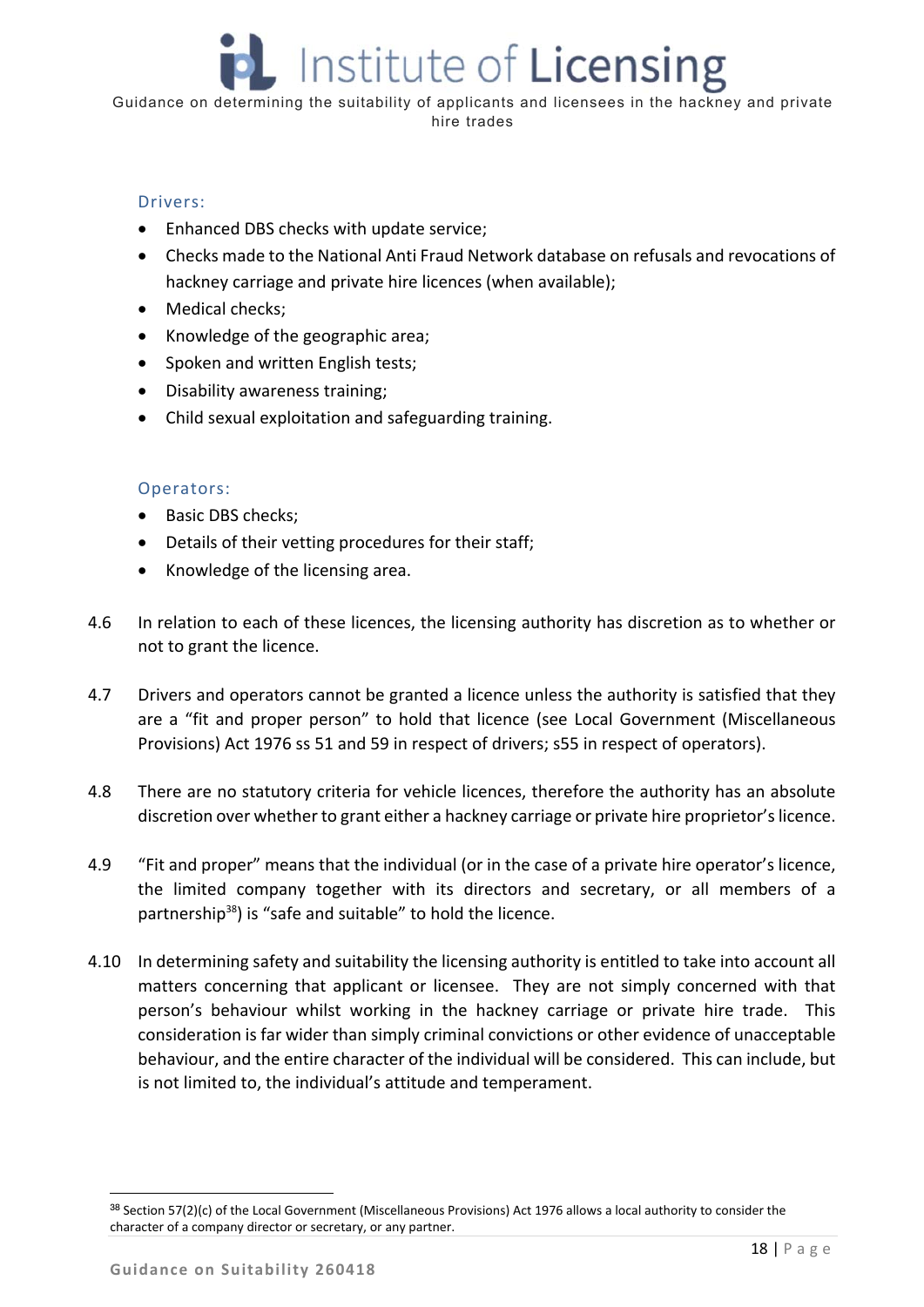- 4.11 Convictions for attempt or conspiracy will be regarded as convictions for the substantive crime. A caution is regarded in exactly the same way as a conviction<sup>39</sup>. Fixed penalties and community resolutions will also be considered in the same way as a conviction<sup>40</sup>.
- 4.12 It is important to recognise that matters which have not resulted in a criminal conviction (whether that is the result of an acquittal, a conviction being quashed, decision not to prosecute or an investigation which is continuing where the individual has been bailed) can and will be taken into account by the licensing authority. In addition, complaints where there was no police involvement will also be considered. Within this document, any reference to "conviction" will also include matters that amount to criminal behaviour, but which have not resulted in a conviction.
- 4.13 In the case of any new applicant who has been charged with any offence and is awaiting trial, the determination will be deferred until the trial has been completed or the charges withdrawn. Where an existing licensee is charged, it will be for the licensing authority to decide what action to take in the light of these guidelines.
- 4.14 In all cases, the licensing authority will consider the conviction or behaviour in question and what weight should be attached to it, and each and every case will be determined on its own merits, and in the light of these guidelines.
- 4.15 Any offences committed, or unacceptable behaviour reported whilst driving a hackney carriage or private hire vehicle, concerning the use of a hackney carriage or private hire vehicle, or in connection with an operator of a private hire vehicle will be viewed as aggravating features, and the fact that any other offences were not connected with the hackney carriage and private hire trades will not be seen as mitigating factors.
- 4.16 As the licensing authority will be looking at the entirety of the individual, in many cases safety and suitability will not be determined by a specified period of time having elapsed following a conviction or the completion of a sentence. Time periods are relevant and weighty considerations, but they are not the only determining factor.
- 4.17 In addition to the nature of the offence or other behaviour, the quantity of matters and the period over which they were committed will also be considered. Patterns of repeated unacceptable or criminal behaviour are likely to cause greater concern than isolated occurrences as such patterns can demonstrate a propensity for such behaviour or offending.
- 4.18 Most applicants or licensees will have no convictions and that is clearly the ideal situation. In relation to other people, it is accepted that human beings do make mistakes and lapse in their conduct for a variety of reasons, and it is further accepted that many learn from experience and do not go on to commit further offences. Accordingly, in many cases an isolated

<sup>&</sup>lt;sup>39</sup> This is because a caution can only be imposed following an admission of guilt, which is equivalent to a guilty plea on prosecution.

 $^{40}$  This is because payment of a fixed penalty indicates acceptance of guilt, and a community resolution can only be imposed following an admission of guilt.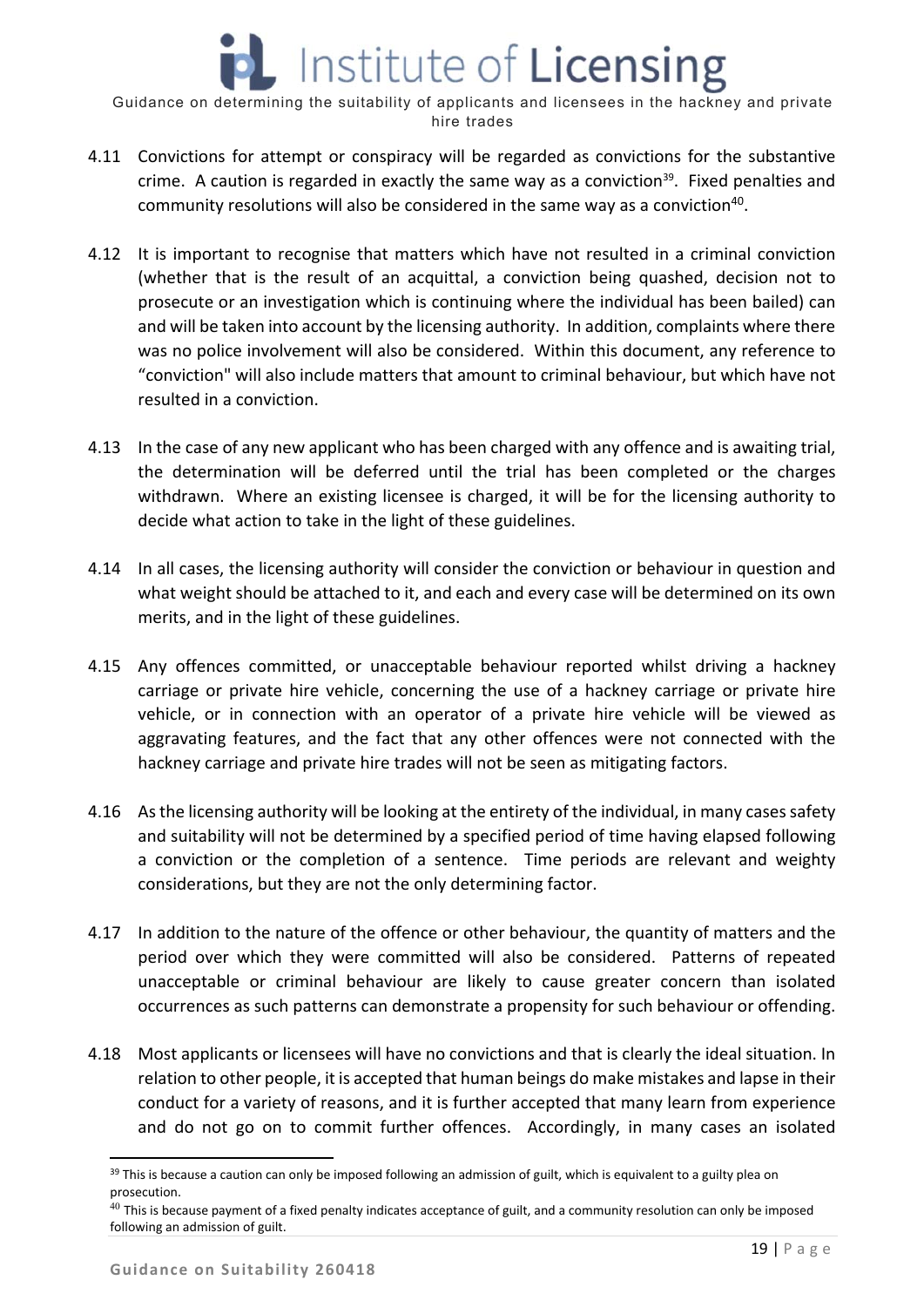

conviction, especially if committed some time ago, may not prevent the grant or renewal of a licence.

- 4.19 It is also important to recognise that once a licence has been granted, there is a continuing requirement on the part of the licensee to maintain their safety and suitability. The licensing authority has powers to take action against the holder of all types of licence (driver's, vehicle and operator's) and it must be understood that any convictions or other actions on the part of the licensee which would have prevented them being granted a licence on initial application will lead to that licence being revoked.
- 4.20 Any dishonesty by any applicant or other person on the applicant's behalf which is discovered to have occurred in any part of any application process (e.g. failure to declare convictions, false names or addresses, falsified references) will result in a licence being refused, or if already granted, revoked and may result in prosecution.
- 4.21 As the direct impact on the public varies depending upon the type of licence applied for or held, it is necessary to consider the impact of particular offences on those licences separately. However, there are some overriding considerations which will apply in all circumstances.
- 4.22 Generally, where a person has more than one conviction, this will raise serious questions about their safety and suitability. The licensing authority is looking for safe and suitable individuals, and once a pattern or trend of repeated offending is apparent, a licence will not be granted or renewed.
- 4.23 Where an applicant/licensee is convicted of an offence which is not detailed in this guidance, the licensing authority will take that conviction into account and use these guidelines as an indication of the approach that should be taken.
- 4.24 These guidelines do not replace the duty of the licensing authority to refuse to grant a licence where they are not satisfied that the applicant or licensee is a fit and proper person. Where a situation is not covered by these guidelines, the authority must consider the matter from first principles and determine the fitness and propriety of the individual.

# **Drivers**

- 4.25 As the criteria for determining whether an individual should be granted or retain a hackney carriage driver's licence are identical to the criteria for a private hire driver's licence, the two are considered together.
- 4.26 A driver has direct responsibility for the safety of their passengers, direct responsibility for the safety of other road users and significant control over passengers who are in the vehicle. As those passengers may be alone, and may also be vulnerable, any previous convictions or unacceptable behaviour will weigh heavily against a licence being granted or retained.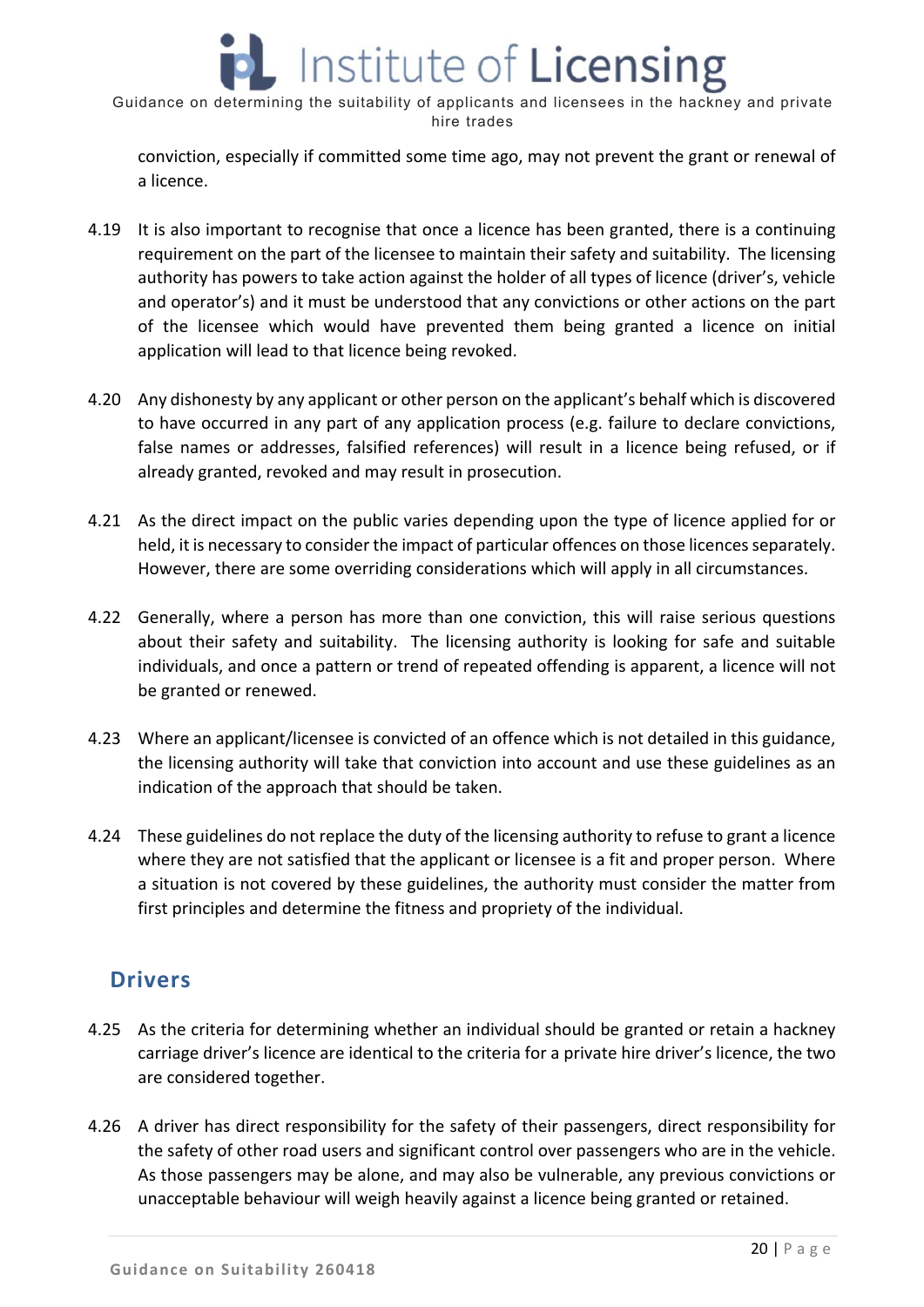- 4.27 As stated above, where an applicant has more than one conviction showing a pattern or tendency irrespective of time since the convictions, serious consideration will need to be given as to whether they are a safe and suitable person.
- 4.28 In relation to single convictions, the following time periods should elapse following completion of the sentence (or the date of conviction if a fine was imposed) before a licence will be granted.

#### Crimes resulting in death

4.29 Where an applicant or licensee has been convicted of a crime which resulted in the death of another person or was intended to cause the death or serious injury of another person they will not be licensed.

#### Exploitation

4.30 Where an applicant or licensee has been convicted of a crime involving, related to, or has any connection with abuse, exploitation, use or treatment of another individual irrespective of whether the victim or victims were adults or children, they will not be licensed. This includes slavery, child sexual exploitation, grooming, psychological, emotional or financial abuse, but this is not an exhaustive list.

#### Offences involving violence

4.31 Where an applicant has a conviction for an offence of violence, or connected with any offence of violence, a licence will not be granted until at least 10 years have elapsed since the completion of any sentence imposed.

#### Possession of a weapon

4.32 Where an applicant has a conviction for possession of a weapon or any other weapon related offence, a licence will not be granted until at least 7 years have elapsed since the completion of any sentence imposed.

#### Sex and indecency offences

- 4.33 Where an applicant has a conviction for any offence involving or connected with illegal sexual activity or any form of indecency, a licence will not be granted.
- 4.34 In addition to the above, the licensing authority will not grant a licence to any applicant who is currently on the Sex Offenders Register or on any 'barred' list.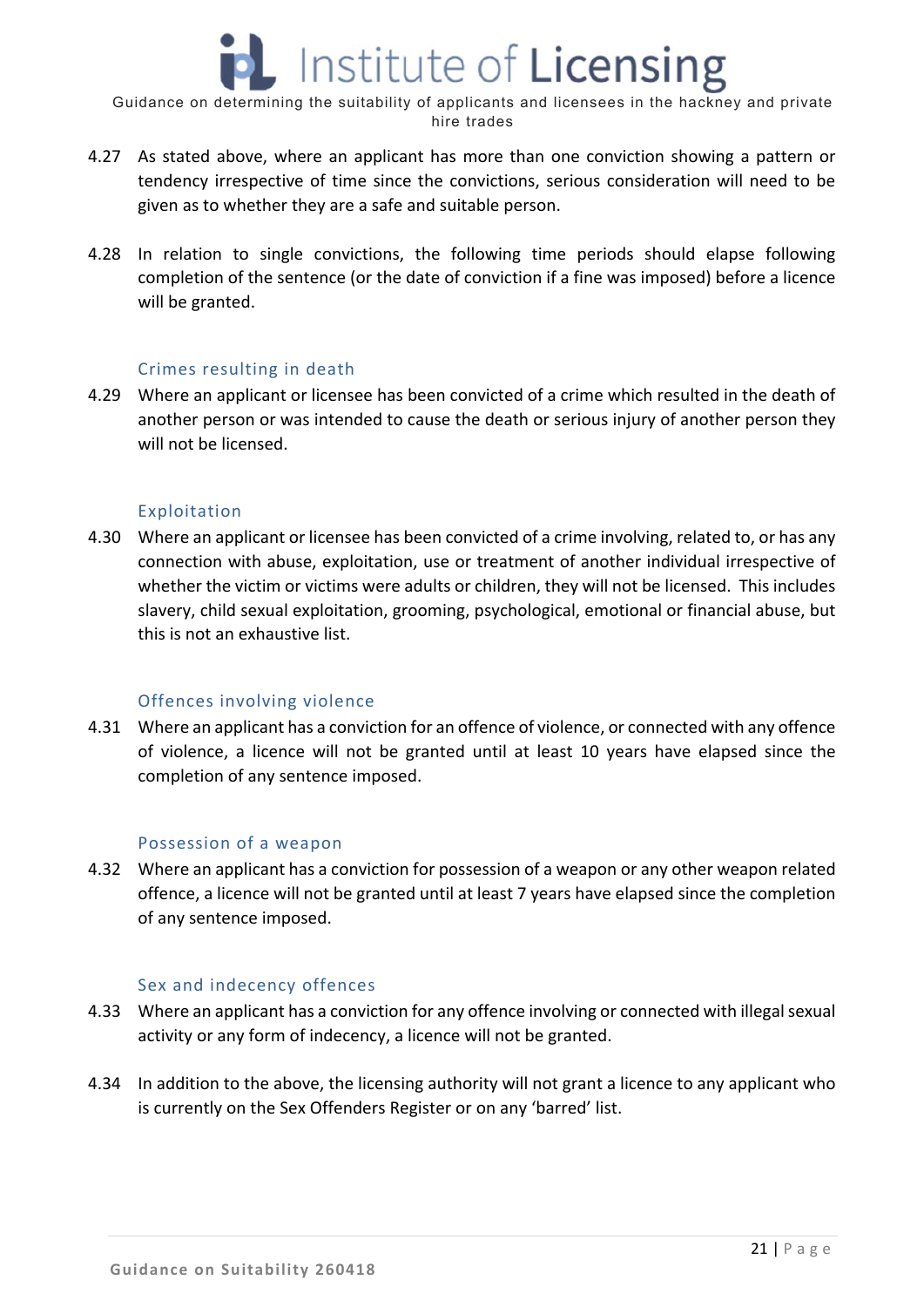# Institute of Licensing

Guidance on determining the suitability of applicants and licensees in the hackney and private hire trades

#### Dishonesty

4.35 Where an applicant has a conviction for any offence of dishonesty, or any offence where dishonesty is an element of the offence, a licence will not be granted until at least 7 years have elapsed since the completion of any sentence imposed.

#### Drugs

- 4.36 Where an applicant has any conviction for, or related to, the supply of drugs, or possession with intent to supply or connected with possession with intent to supply, a licence will not be granted until at least 10 years have elapsed since the completion of any sentence imposed.
- 4.37 Where an applicant has a conviction for possession of drugs, or related to the possession of drugs, a licence will not be granted until at least 5 years have elapsed since the completion of any sentence imposed. In these circumstances, any applicant will also have to undergo drugs testing at their own expense to demonstrate that they are not using controlled drugs.

#### Discrimination

4.38 Where an applicant has a conviction involving or connected with discrimination in any form, a licence will not be granted until at least 7 years have elapsed since the completion of any sentence imposed.

#### Motoring convictions

4.39 Hackney carriage and private hire drivers are professional drivers charged with the responsibility of carrying the public. Any motoring conviction demonstrates a lack of professionalism and will be considered seriously. It is accepted that offences can be committed unintentionally, and a single occurrence of a minor traffic offence would not prohibit the grant of a licence or may not result in action against an existing licence. Subsequent convictions reinforce the fact that the licensee does not take their professional responsibilities seriously and is therefore not a safe and suitable person to be granted or retain a licence.

#### Drink driving/driving under the influence of drugs/using a hand‐held telephone or hand held device whilst driving

- 4.40 Where an applicant has a conviction for drink driving or driving under the influence of drugs, a licence will not be granted until at least 7 years have elapsed since the completion of any sentence or driving ban imposed. In these circumstances, any applicant will also have to undergo drugs testing at their own expense to demonstrate that they are not using controlled drugs.
- 4.41 Where an applicant has a conviction for using a held-hand mobile telephone or a hand-held device whilst driving, a licence will not be granted until at least 5 years have elapsed since the conviction or completion of any sentence or driving ban imposed, whichever is the later.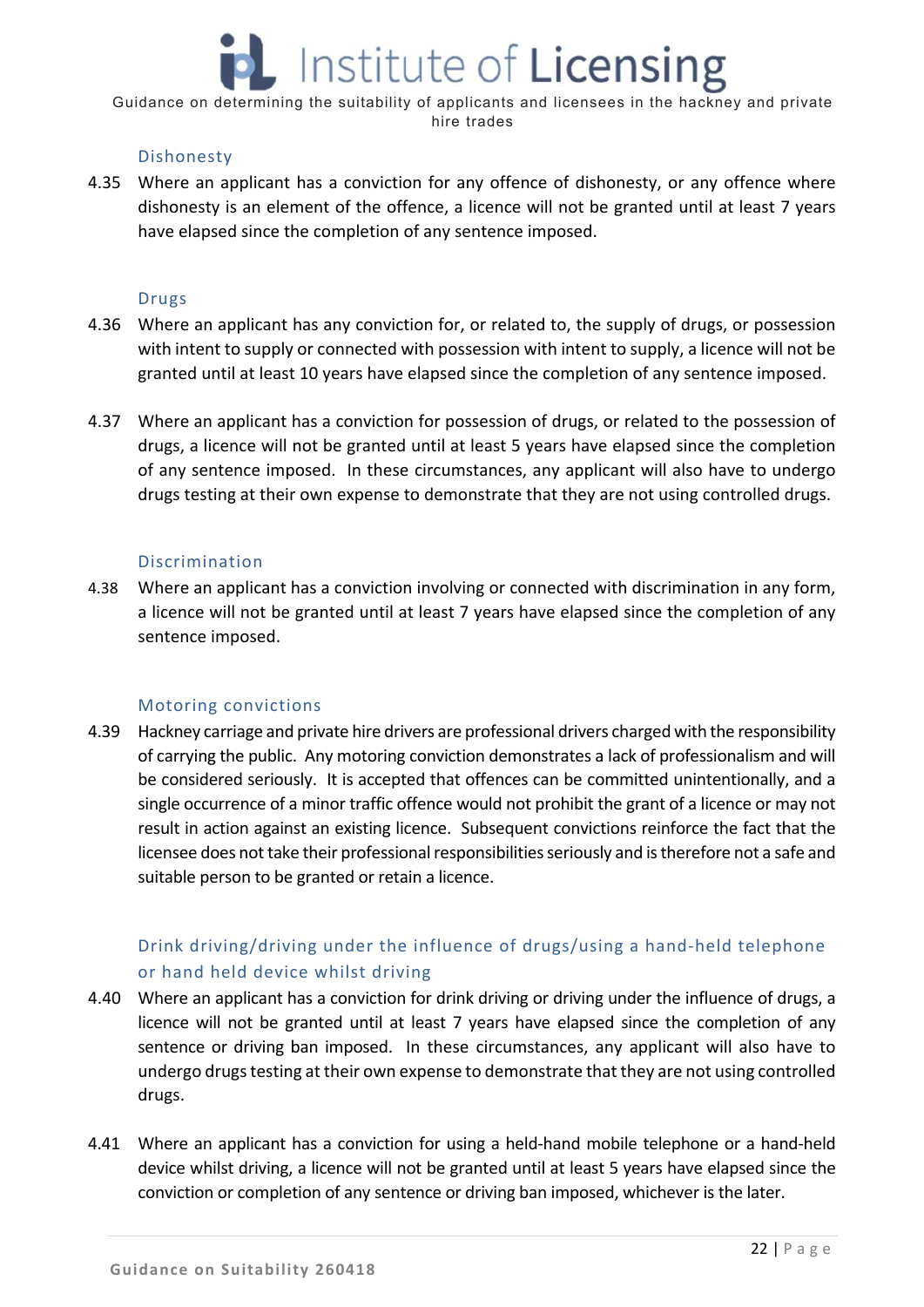# Institute of **Licensing**

Guidance on determining the suitability of applicants and licensees in the hackney and private hire trades

#### Other motoring offences

- 4.42 A minor traffic or vehicle related offence is one which does not involve loss of life, driving under the influence of drink or drugs, driving whilst using a mobile phone, and has not resulted in injury to any person or damage to any property (including vehicles). Where an applicant has 7 or more points on their DVLA licence for minor traffic or similar offences, a licence will not be granted until at least 5 years have elapsed since the completion of any sentence imposed.
- 4.43 A major traffic or vehicle related offence is one which is not covered above and also any offence which resulted in injury to any person or damage to any property (including vehicles). It also includes driving without insurance or any offence connected with motor insurance. Where an applicant has a conviction for a major traffic offence or similar offence, a licence will not be granted until at least 7 years have elapsed since the completion of any sentence imposed.

#### Hackney carriage and private hire offences

4.44 Where an applicant has a conviction for an offence concerned with or connected to hackney carriage or private hire activity (excluding vehicle use), a licence will not be granted until at least 7 years have elapsed since the completion of any sentence imposed.

#### Vehicle use offences

4.45 Where an applicant has a conviction for any offence which involved the use of a vehicle (including hackney carriages and private hire vehicles), a licence will not be granted until at least 7 years have elapsed since the completion of any sentence imposed.

## **Private Hire Operators**

- 4.46 A private hire operator ("an operator") does not have direct responsibility for the safety of passengers, other road users or direct contact with passengers who are in the private hire vehicle (except where they are also licensed as a private hire driver). However, in performing their duties they obtain and hold considerable amounts of personal and private information about their passengers which must be treated in confidence and not revealed to others, or used by the operator or their staff for criminal or other unacceptable purposes.
- 4.47 As stated above, where an applicant has more than one conviction, serious consideration will need to be given as to whether they are a safe and suitable person.
- 4.48 Operators must ensure that any staff that are used within the business (whether employees or independent contractors) and are able to access any information as described above are subject to the same standards as the operator themselves. This can be effected by means of the individual staff member being required by the operator to obtain a basic DBS certificate. If an operator is found not to be applying the required standards and using staff that do not meet the licensing authority's overall criteria, that will lead to the operator's licence being revoked.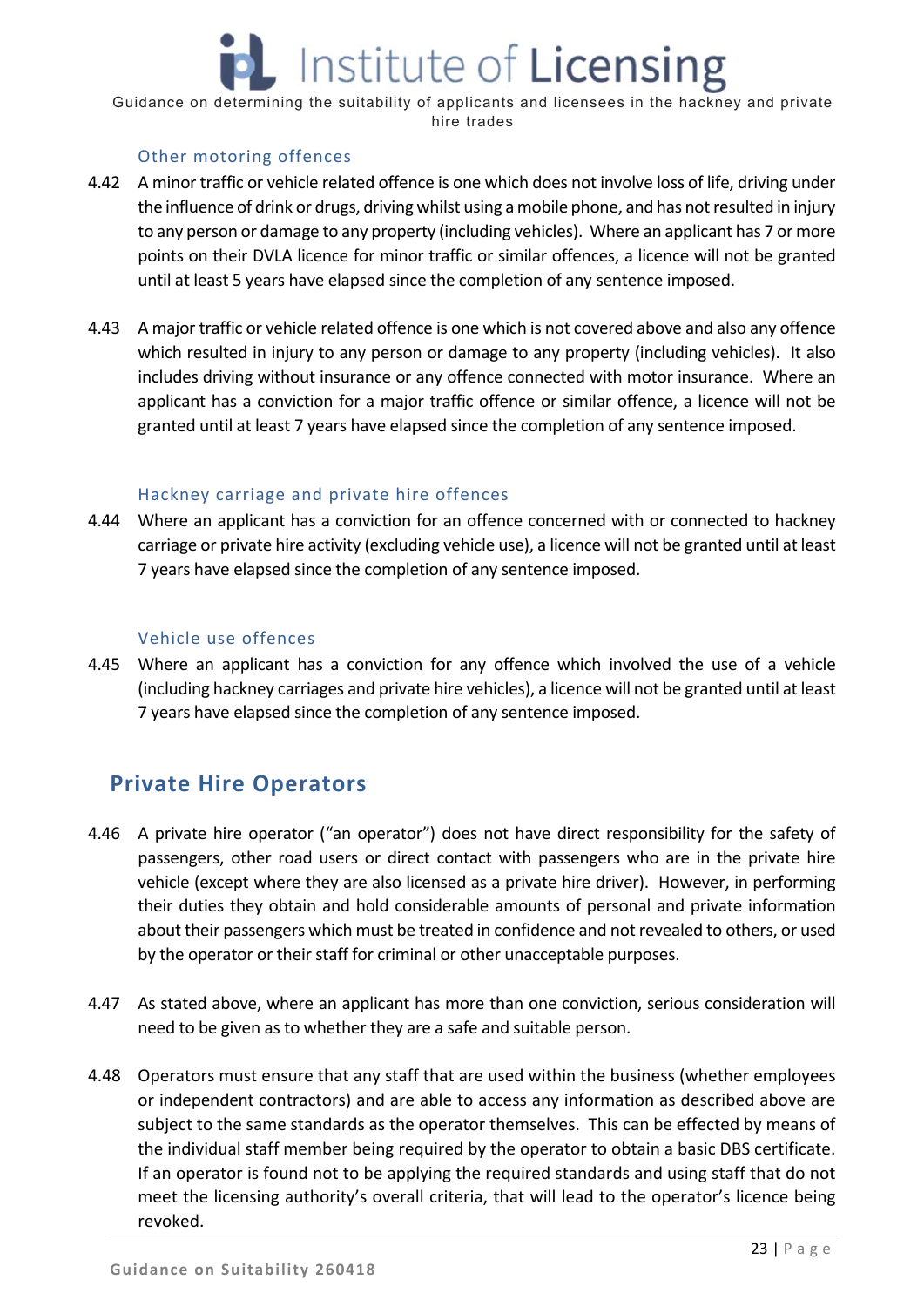

4.49 As public trust and confidence in the overall safety and integrity of the private hire system is vital, the same standards will be applied to operators as those applied to drivers, which are outlined above.

## **Vehicle proprietors**

- 4.50 Vehicle proprietors (both hackney carriage and private hire) have two principal responsibilities.
- 4.51 Firstly, they must ensure that the vehicle is maintained to an acceptable standard at all times.
- 4.52 Secondly, they must ensure that the vehicle is not used for illegal or illicit purposes.
- 4.53 As stated above, where an applicant has more than one conviction, serious consideration will need to be given as to whether they are a safe and suitable person to be granted or retain a vehicle licence.
- 4.54 As public trust and confidence in the overall safety and integrity of the private hire system is vital, the same standards will be applied to proprietors as those applied to drivers, which are outlined above.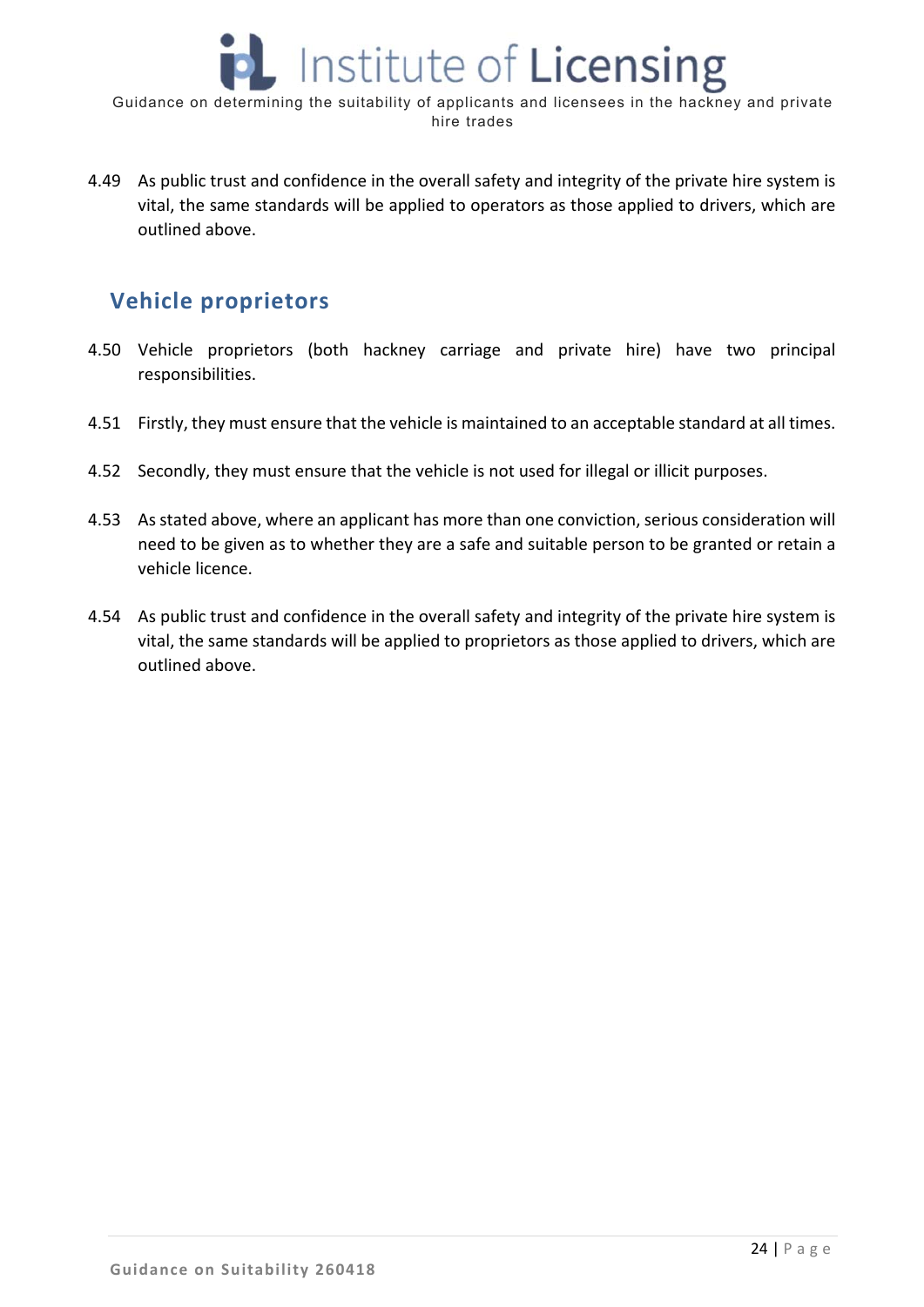# Acknowledgements

In December 2015, the Institute of Licensing established a working party to look at the creation of a model or standard set of guidelines in relation to assessing the suitability of applicants and licence holders in relation to taxi drivers, operators and vehicle proprietors, taking into account the character of the applicant or licensee.

The core project group comprised:

- Stephen Turner, Solicitor at Hull City Council, Licensing Lead for Lawyers in Local Government and Vice Chair of the North East Region IoL (Project Group Chair)
- Jim Button, Solicitor at James Button & Co and President of IoL
- Philip Kolvin QC, Cornerstone Barristers and Patron of IoL
- John Miley, Licensing Manager for Broxtowe Borough Council, National Chair for NALEO and Vice Chair of the East Midlands Region IoL
- Linda Cannon, previously Licensing Manager for Basingstoke & Dean and Hart Councils, and now private licensing consultant and Chair of the South East Region IoL
- Phil Bates, Licensing Manager for Southampton City Council
- Sue Nelson, Executive Officer of IoL

This Guidance is the result of the work of the project team and includes consideration of antecedent history of the applicant or licence holder and its relevance to their 'character' as well as consideration of convictions, cautions and non-conviction information.

The Institute is delighted to have the Local Government Association, the National Association of Licensing and Enforcement Officers and Lawyers in Local Government contributing to and supporting this project with IoL.

The Institute is also grateful to others who have contributed to the work of the project group, including former probation officer Hannah Jones (now Housing Officer at Flintshire Council) who has assisted the group in providing the chapter on 'Offenders and Offending'.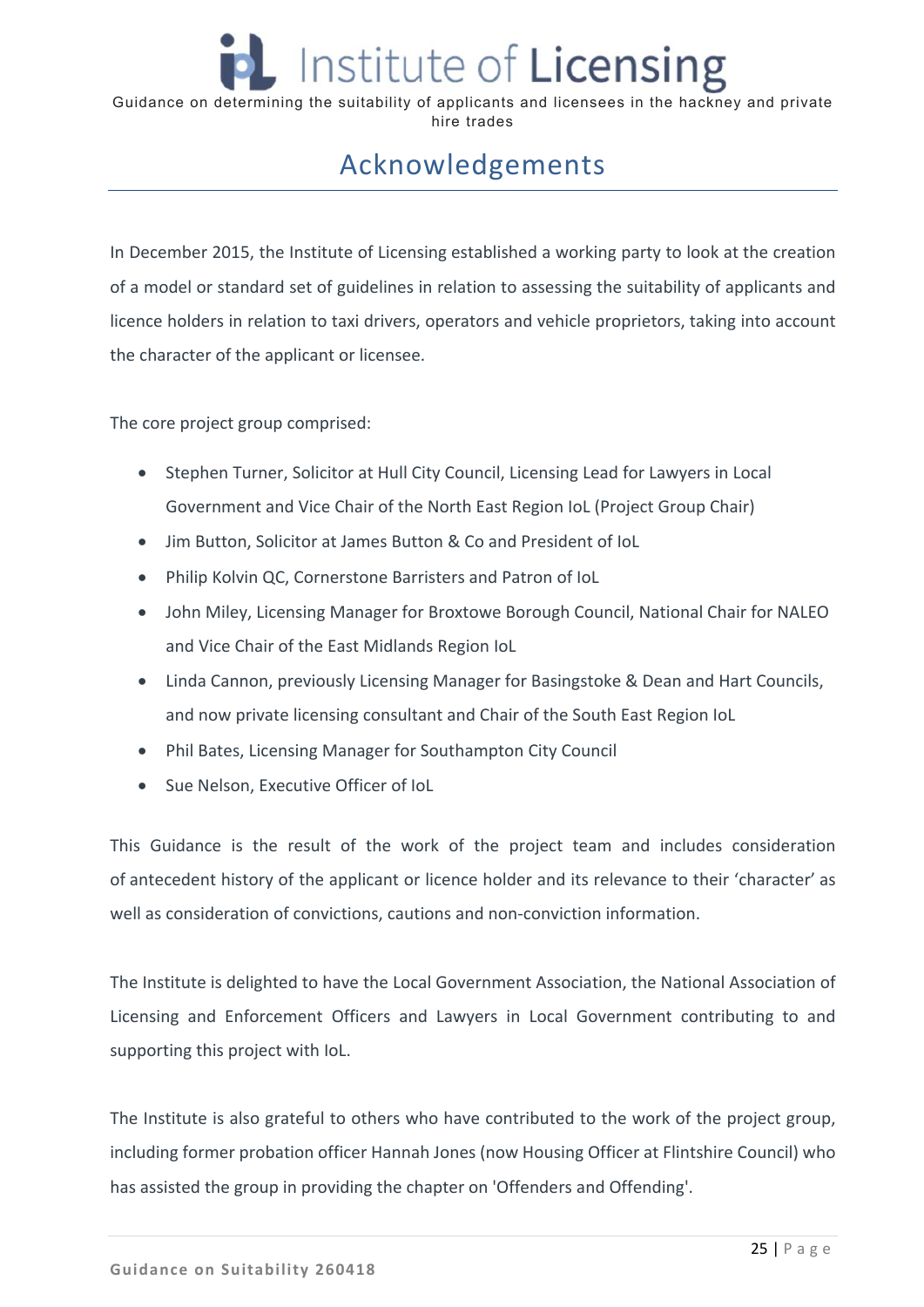This project has been further enhanced by invaluable contributions from the following individuals and organisations:

- Ellie Greenwood and Rebecca Johnson, Local Government Association
- Tim Briton, Lawyers in Local Government
- Ben Atrill
- Suzy Lamplugh Trust
- Councillor Richard Wright, North Kesteven District Council
- Professor of Criminology Fiona Measham, Durham University
- Councillor Philip Evans, Conwy County Borough Council
- Councillors Catriona Morris and Mick Legg, Milton Keynes Council
- Louise Scott Garner
- Jenna Parker, Institute of Licensing

Finally, grateful thanks go to all those who responded to the initial fact-finding survey and the subsequent consultation on the draft guidance.